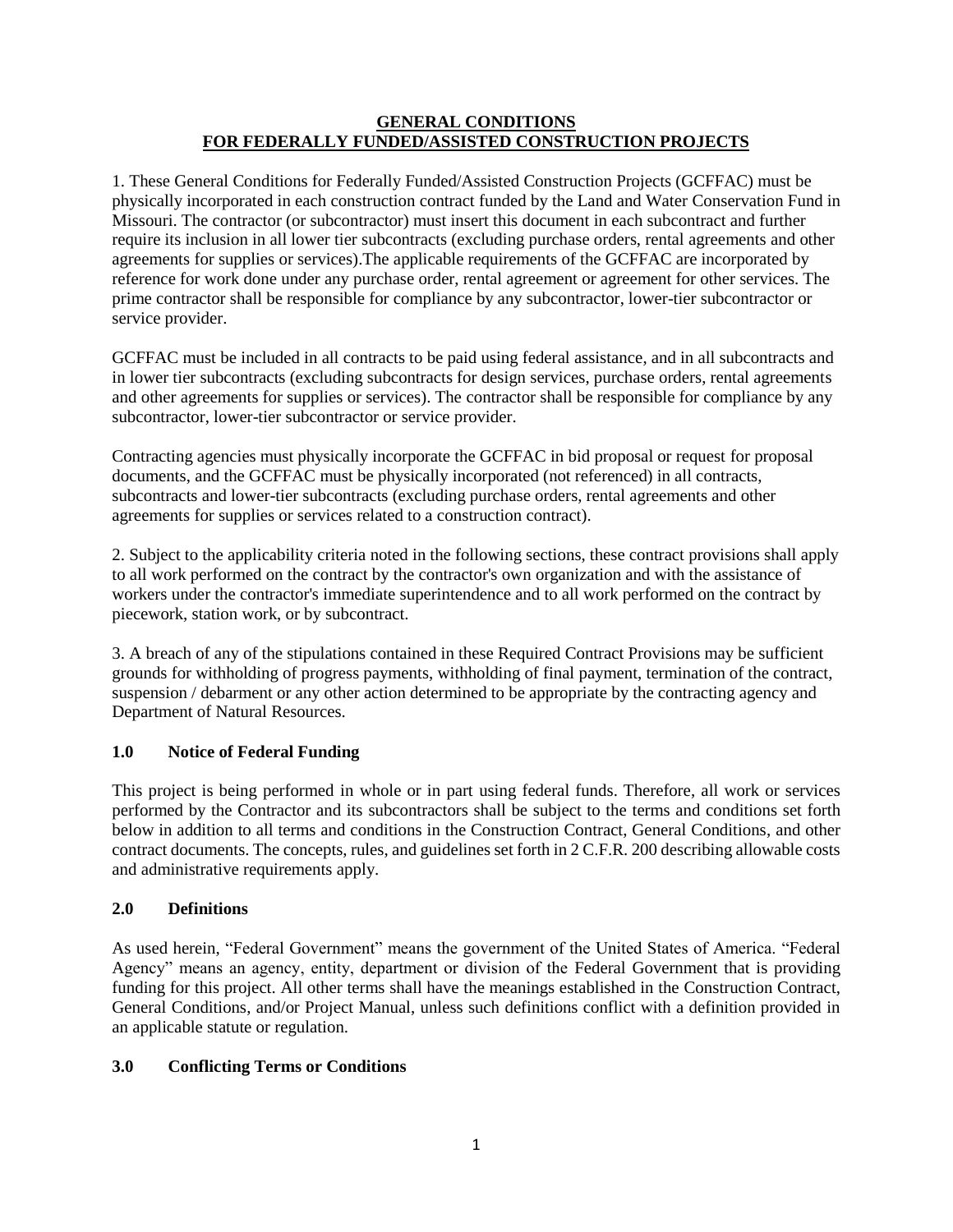To the extent that any terms or conditions set forth herein conflict with the Construction Contract or its General Conditions, the more stringent of the two terms and conditions shall govern.

### **4.0 No Obligation by Federal Government**

The Federal Government is not a party to this contract and is not subject to any obligations or liabilities to the non-Federal entity, Contractor, or any other party pertaining to any matter resulting from the contract.

### **5.0 Compliance with Federal Laws, Regulations and Executive Orders**

The Contractor and its subcontractors and suppliers are required to comply with all applicable Federal laws, regulations, and executive orders, regardless of whether set forth herein. The Contractor shall assist and enable the State of Missouri in complying with any requirements imposed by the Federal Agency as a condition of funding.

### **6.0 Compliance with Civil Rights Provisions**

The Contractor shall comply with all Federal statutes, executive orders, and regulations relating to nondiscrimination. These include, but are not limited to the following:

Title VI of the Civil Rights Act of 1964 (P.L. 88-352) which prohibits discrimination on the basis of race, color or national origin;

Title IX of the Education Amendments of 1972, as amended (20 U.S.C. §§1681-1683, and 1685- 1686), which prohibits discrimination on the basis of sex;

Section 504 of the Rehabilitation Act of 1973, as amended (29 U.S.C. §794), which prohibits discrimination on the basis of handicaps;

The Age Discrimination Act of 1975, as amended (42 U.S.C. §§6101-6107), which prohibits discrimination on the basis of age;

Title VIII of the Civil Rights Act of 1968 (42 U.S.C. §§3601 et seq.), as amended, relating to nondiscrimination in the sale, rental or financing of housing;

Title VII of the Civil Rights Act of 1964 (42 U.S.C. part 2000(e), which prohibits discrimination against employees on the basis of religion;

Any other nondiscrimination provisions in the specific statute(s) under which application for Federal assistance is being made; and

The requirements of any other nondiscrimination statute(s) that may apply to the application.

### **7.0 Equal Employment Opportunity** (41 C.F.R. 60-1.4(b)).

During the performance of this contract, the Contractor agrees as follows:

(1) The Contractor will not discriminate against any employee or applicant for employment because of race, color, religion, sex, sexual orientation, gender identity, or national origin. The Contractor will take affirmative action to ensure that applicants are employed, and that employees are treated during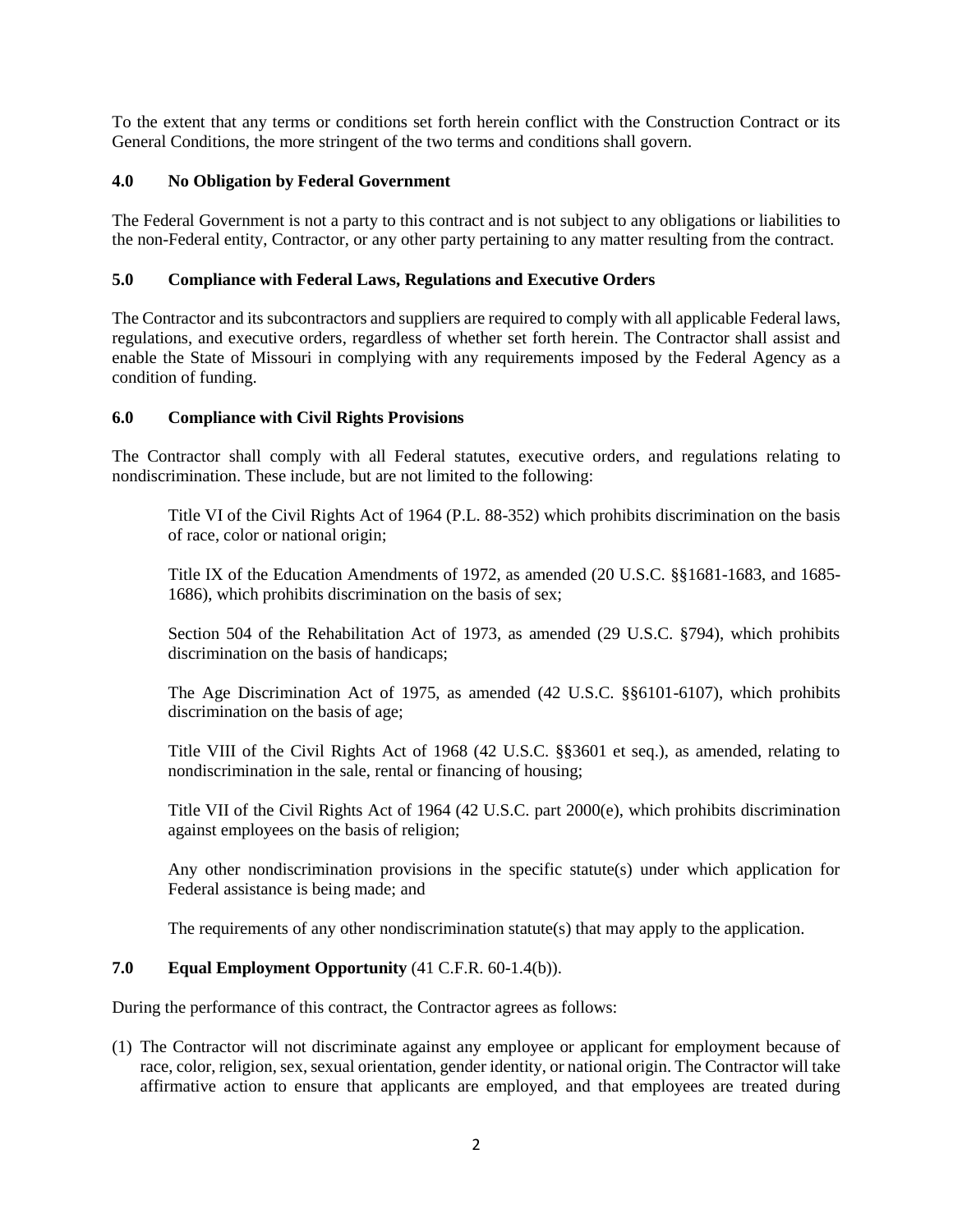employment without regard to their race, color, religion, sex, sexual orientation, gender identity, or national origin. Such action shall include, but not be limited to the following:

Employment, upgrading, demotion, or transfer; recruitment or recruitment advertising; layoff or termination; rates of pay or other forms of compensation; and selection for training, including apprenticeship. The Contractor agrees to post in conspicuous places, available to employees and applicants for employment, notices to be provided setting forth the provisions of this nondiscrimination clause.

- (2) The Contractor will, in all solicitations or advertisements for employees placed by or on behalf of the Contractor, state that all qualified applicants will receive consideration for employment without regard to race, color, religion, sex, sexual orientation, gender identity, or national origin.
- (3) The Contractor will not discharge or in any other manner discriminate against any employee or applicant for employment because such employee or applicant has inquired about, discussed, or disclosed the compensation of the employee or applicants or another employee or applicant. This provision shall not apply to instances in which an employee who has access to the compensation information of other employees or applicants as a part of such employee's essential job functions discloses the compensation of such other employees or applicants to individuals who do not otherwise have access to such information, unless such disclosure is in response to a formal complaint or charge, in furtherance of an investigation, proceeding, hearing, or action, including an investigation conducted by the employer, or is consistent with the Contractor's legal duty to furnish information.
- (4) The Contractor will send to each labor union or representative of workers with which he has a collective bargaining agreement or other contract or understanding, a notice to be provided advising the said labor union or workers' representatives of the Contractor's commitments under this section, and shall post copies of the notice in conspicuous places available to employees and applicants for employment.
- (5) The Contractor will comply with all provisions of [Executive Order 11246](https://1.next.westlaw.com/Link/Document/FullText?findType=Y&serNum=1965078314&pubNum=0001043&originatingDoc=NED246E60589411E5B5F6DD50F6DEFBEE&refType=CA&originationContext=document&transitionType=DocumentItem&contextData=(sc.Search)) of September 24, 1965, and of the rules, regulations, and relevant orders of the Secretary of Labor.
- (6) The Contractor will furnish all information and reports required by [Executive Order 11246](https://1.next.westlaw.com/Link/Document/FullText?findType=Y&serNum=1965078314&pubNum=0001043&originatingDoc=NED246E60589411E5B5F6DD50F6DEFBEE&refType=CA&originationContext=document&transitionType=DocumentItem&contextData=(sc.Search)) of September 24, 1965, and by rules, regulations, and orders of the Secretary of Labor, or pursuant thereto, and will permit access to his books, records, and accounts by the administering agency and the Secretary of Labor for purposes of investigation to ascertain compliance with such rules, regulations, and orders.
- (7) In the event of the Contractor's noncompliance with the nondiscrimination clauses of this contract or with any of the said rules, regulations, or orders, this contract may be canceled, terminated, or suspended in whole or in part and the Contractor may be declared ineligible for further Government contracts or federally assisted construction contracts in accordance with procedures authorized in [Executive Order 11246](https://1.next.westlaw.com/Link/Document/FullText?findType=Y&serNum=1965078314&pubNum=0001043&originatingDoc=NED246E60589411E5B5F6DD50F6DEFBEE&refType=CA&originationContext=document&transitionType=DocumentItem&contextData=(sc.Search)) of September 24, 1965, and such other sanctions may be imposed and remedies invoked as provided in [Executive Order 11246](https://1.next.westlaw.com/Link/Document/FullText?findType=Y&serNum=1965078314&pubNum=0001043&originatingDoc=NED246E60589411E5B5F6DD50F6DEFBEE&refType=CA&originationContext=document&transitionType=DocumentItem&contextData=(sc.Search)) of September 24, 1965, or by rule, regulation, or order of the Secretary of Labor, or as otherwise provided by law.
- (8) The Contractor will include the portion of the sentence immediately preceding paragraph (1) and the provisions of paragraphs (1) through (8) in every subcontract or purchase order unless exempted by rules, regulations, or orders of the Secretary of Labor issued pursuant to section 204 of [Executive Order](https://1.next.westlaw.com/Link/Document/FullText?findType=Y&serNum=1965078314&pubNum=0001043&originatingDoc=NED246E60589411E5B5F6DD50F6DEFBEE&refType=CA&originationContext=document&transitionType=DocumentItem&contextData=(sc.Search))  [11246](https://1.next.westlaw.com/Link/Document/FullText?findType=Y&serNum=1965078314&pubNum=0001043&originatingDoc=NED246E60589411E5B5F6DD50F6DEFBEE&refType=CA&originationContext=document&transitionType=DocumentItem&contextData=(sc.Search)) of September 24, 1965, so that such provisions will be binding upon each subcontractor or vendor. The Contractor will take such action with respect to any subcontract or purchase order as the administering agency may direct as a means of enforcing such provisions, including sanctions for noncompliance: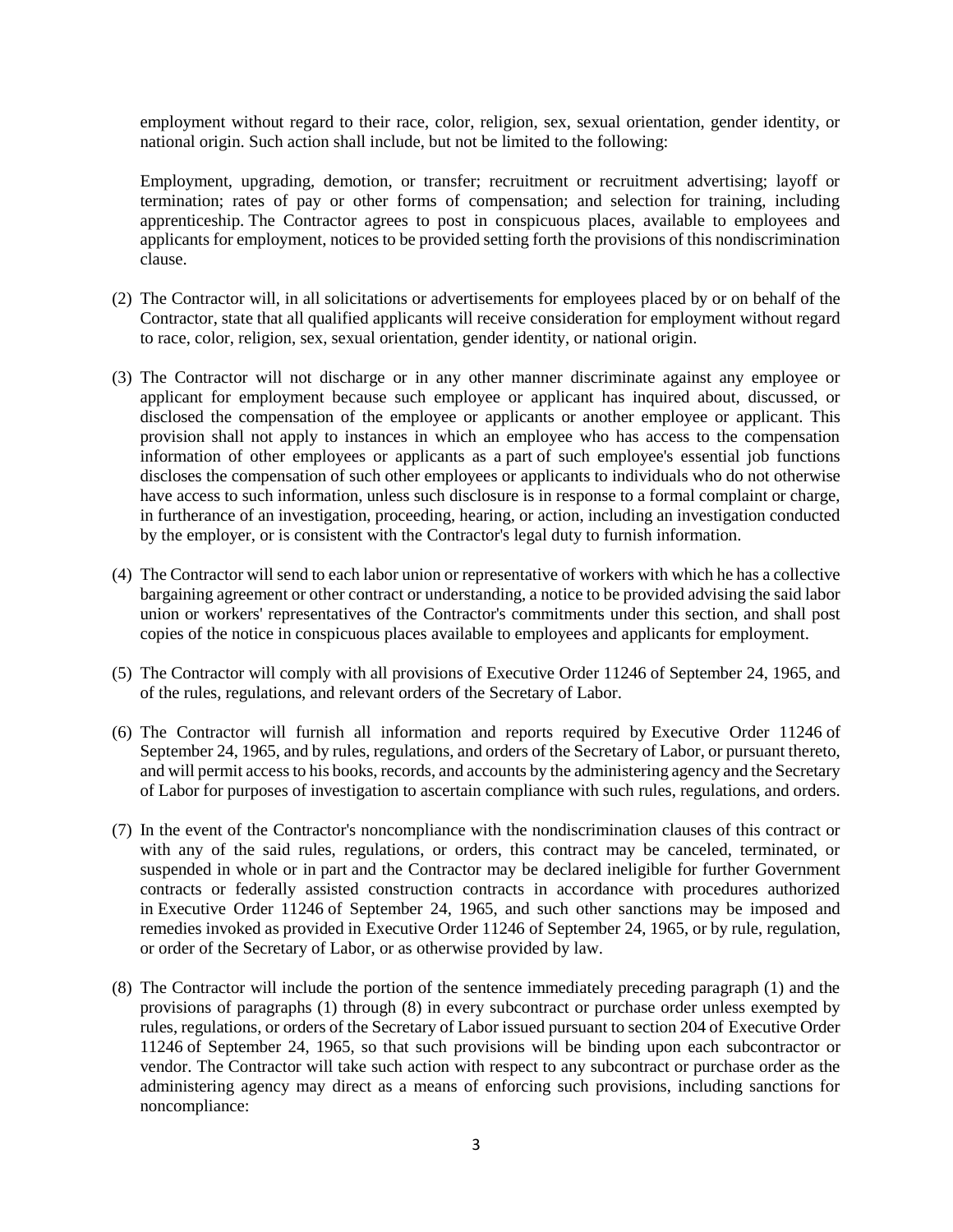*Provided*, however, that in the event a Contractor becomes involved in, or is threatened with, litigation with a subcontractor or vendor as a result of such direction by the administering agency, the Contractor may request the United States to enter into such litigation to protect the interests of the United States.

The applicant further agrees that it will be bound by the above equal opportunity clause with respect to its own employment practices when it participates in federally assisted construction work: *Provided,* That if the applicant so participating is a State or local government, the above equal opportunity clause is not applicable to any agency, instrumentality or subdivision of such government which does not participate in work on or under the contract.

The applicant agrees that it will assist and cooperate actively with the administering agency and the Secretary of Labor in obtaining the compliance of contractors and sub contractors with the equal opportunity clause and the rules, regulations, and relevant orders of the Secretary of Labor, that it will furnish the administering agency and the Secretary of Labor such information as they may require for the supervision of such compliance, and that it will otherwise assist the administering agency in the discharge of the agency's primary responsibility for securing compliance.

The applicant further agrees that it will refrain from entering into any contract or contract modification subject to Executive Order 11246 of September 24, 1965, with a contractor debarred from, or who has not demonstrated eligibility for, Government contracts and federally assisted construction contracts pursuant to the Executive Order and will carry out such sanctions and penalties for violation of the equal opportunity clause as may be imposed upon contractors and sub contractors by the administering agency or the Secretary of Labor pursuant to Part II, Subpart D of the Executive Order. In addition, the applicant agrees that if it fails or refuses to comply with these undertakings, the administering agency may take any or all of the following actions: Cancel, terminate, or suspend in whole or in part this grant (contract, loan, insurance, guarantee); refrain from extending any further assistance to the applicant under the program with respect to which the failure or refund occurred until satisfactory assurance of future compliance has been received from such applicant; and refer the case to the Department of Justice for appropriate legal proceedings.

#### **8.0 Notice of Requirement for Affirmative Action To Ensure Equal Employment Opportunity**  (Executive Order 11246**,** 41 C.F.R. 60-4.2)

(1) The Offeror's or Bidder's attention is called to the "Equal Opportunity Clause" and the "Standard Federal Equal Employment Specifications" set forth herein.

(2) The goals and timetables for minority and female participation, expressed in percentage terms for the Contractor's aggregate workforce in each trade on all construction work in the covered area, are as follows:

| Time-  |       |  | Goals for minority participation for each Goals for female participation in each |  |       |  |  |  |
|--------|-------|--|----------------------------------------------------------------------------------|--|-------|--|--|--|
| tables | trade |  |                                                                                  |  | trade |  |  |  |
|        |       |  |                                                                                  |  |       |  |  |  |

Insert Goals Established by U.S. Department of Labor: available at https://www.dol.gov/sites/dolgov/files/ofccp/ParticipationGoals.pdf.

These goals are applicable to all the Contractor's construction work (whether or not it is Federal or federally assisted) performed in the covered area. If the contractor performs construction work in a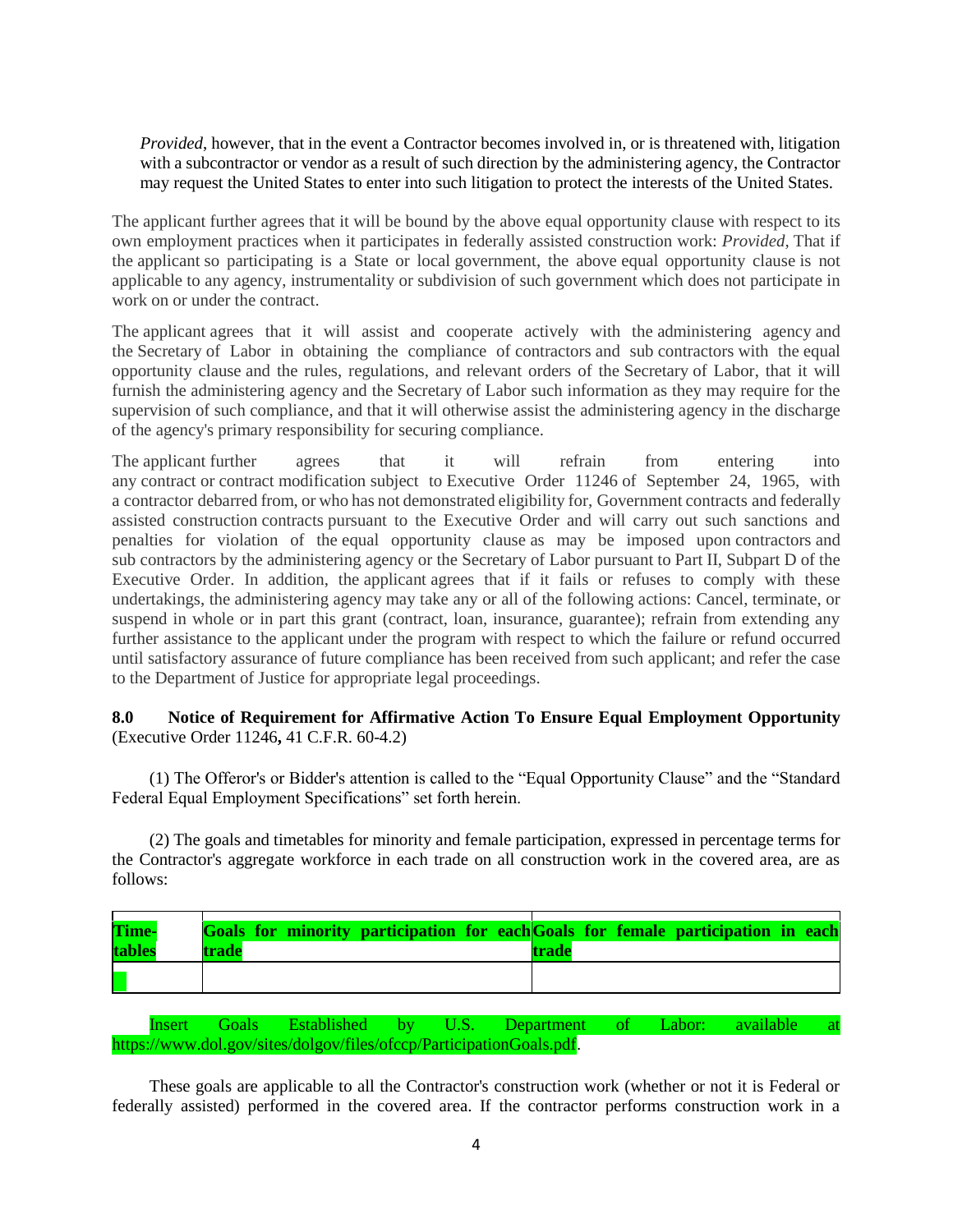geographical area located outside of the covered area, it shall apply the goals established for such geographical area where the work is actually performed. With regard to this second area, the contractor also is subject to the goals for both its federally involved and nonfederally involved construction.

The Contractor's compliance with the Executive Order and the regulations in 41 C.F.R. pt. 60-4 shall be based on its implementation of the Equal Opportunity Clause, specific affirmative action obligations required by the specifications set forth in 41 C.F.R. 60-4.3(a), and its efforts to meet the goals. The hours of minority and female employment and training must be substantially uniform throughout the length of the contract, and in each trade, and the contractor shall make a good faith effort to employ minorities and women evenly on each of its projects. The transfer of minority or female employees or trainees from Contractor to Contractor or from project to project for the sole purpose of meeting the Contractor's goals shall be a violation of the contract, the Executive Order and the regulations in 41 C.F.R. pt. 60-4. Compliance with the goals will be measured against the total work hours performed.

(3) The Contractor shall provide written notification to the Director of the Office of Federal Contract Compliance Programs within 10 working days of award of any construction subcontract in excess of \$10,000 at any tier for construction work under the contract resulting from this solicitation. The notification shall list the name, address and telephone number of the subcontractor; employer identification number of the subcontractor; estimated dollar amount of the subcontract; estimated starting and completion dates of the subcontract; and the geographical area in which the subcontract is to be performed.

(4) As used in this Notice, and in the contract resulting from this solicitation, the "covered area" is (insert description of the geographical areas where the contract is to be performed giving the state, county and city, if any).

#### **9.0 Standard Federal Equal Employment Opportunity Construction Contract Specifications**  (Executive Order 11246 - 41 C.F.R. 60-4.3)

(1) As used in these specifications:

a. "Covered area" means the geographical area described in the solicitation from which this contract resulted;

b. "Director" means Director, Office of Federal Contract Compliance Programs, United States Department of Labor, or any person to whom the Director delegates authority;

c. "Employer identification number" means the Federal Social Security number used on the Employer's Quarterly Federal Tax Return, U.S. Treasury Department Form 941.

d. "Minority" includes:

(i) Black (all persons having origins in any of the Black African racial groups not of Hispanic origin);

(ii) Hispanic (all persons of Mexican, Puerto Rican, Cuban, Central or South American or other Spanish Culture or origin, regardless of race);

(iii) Asian and Pacific Islander (all persons having origins in any of the original peoples of the Far East, Southeast Asia, the Indian Subcontinent, or the Pacific Islands); and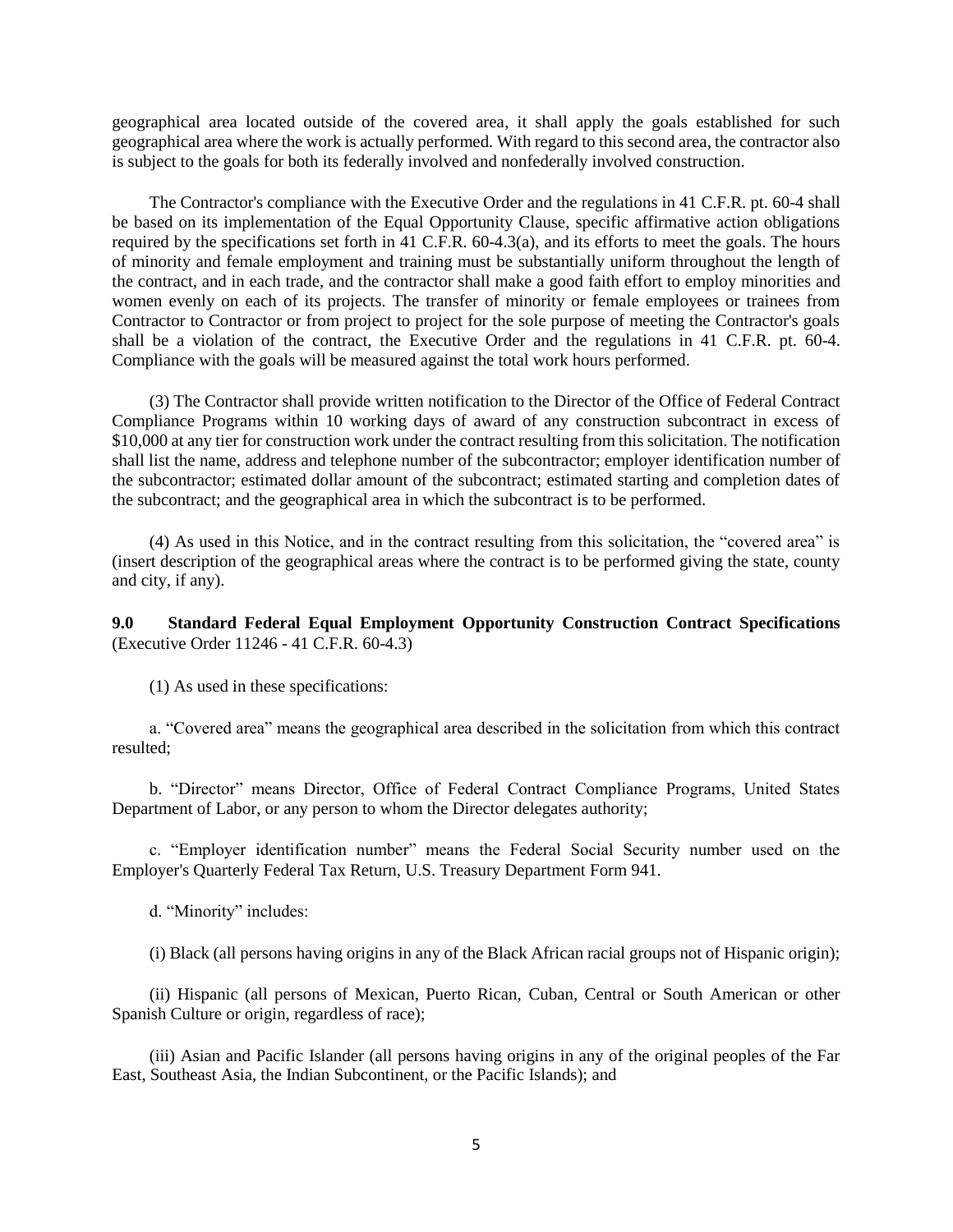(iv) American Indian or Alaskan Native (all persons having origins in any of the original peoples of North America and maintaining identifiable tribal affiliations through membership and participation or community identification).

(2) Whenever the Contractor, or any subcontractor at any tier, subcontracts a portion of the work involving any construction trade, it shall physically include in each subcontract in excess of \$10,000 the provisions of these specifications and the Notice which contains the applicable goals for minority and female participation and which is set forth in the solicitations from which this contract resulted.

(3) If the Contractor is participating (pursuant to 41 C.F.R. 60-4.5) in a Hometown Plan approved by the U.S. Department of Labor in the covered area either individually or through an association, its affirmative action obligations on all work in the Plan area (including goals and timetables) shall be in accordance with that Plan for those trades which have unions participating in the Plan. Contractors must be able to demonstrate their participation in and compliance with the provisions of any such Hometown Plan. Each contractor or subcontractor participating in an approved Plan is individually required to comply with its obligations under the EEO clause, and to make a good faith effort to achieve each goal under the Plan in each trade in which it has employees. The overall good faith performance by other contractors or subcontractors toward a goal in an approved Plan does not excuse any covered contractor's or subcontractor's failure to take good faith efforts to achieve the Plan goals and timetables.

(4) The Contractor shall implement the specific affirmative action standards provided in paragraphs 7 a through p of these specifications. The goals set forth in the solicitation from which this contract resulted are expressed as percentages of the total hours of employment and training of minority and female utilization the Contractor should reasonably be able to achieve in each construction trade in which it has employees in the covered area. Covered Construction contractors performing construction work in geographical areas where they do not have a Federal or federally assisted construction contract shall apply the minority and female goals established for the geographical area where the work is being performed. Goals are published periodically in the FEDERAL REGISTER in notice form, and such notices may be obtained from any Office of Federal Contract Compliance Programs office or from Federal procurement contracting officers. The Contractor is expected to make substantially uniform progress in meeting its goals in each craft during the period specified.

(5) Neither the provisions of any collective bargaining agreement, nor the failure by a union with whom the Contractor has a collective bargaining agreement, to refer either minorities or women shall excuse the Contractor's obligations under these specifications, Executive Order 11246, or the regulations promulgated pursuant thereto.

(6) In order for the nonworking training hours of apprentices and trainees to be counted in meeting the goals, such apprentices and trainees must be employed by the Contractor during the training period, and the Contractor must have made a commitment to employ the apprentices and trainees at the completion of their training, subject to the availability of employment opportunities. Trainees must be trained pursuant to training programs approved by the U.S. Department of Labor.

(7) The Contractor shall take specific affirmative actions to ensure equal employment opportunity. The evaluation of the Contractor's compliance with these specifications shall be based upon its effort to achieve maximum results from its actions. The Contractor shall document these efforts fully, and shall implement affirmative action steps at least as extensive as the following:

a. Ensure and maintain a working environment free of harassment, intimidation, and coercion at all sites, and in all facilities at which the Contractor's employees are assigned to work. The Contractor, where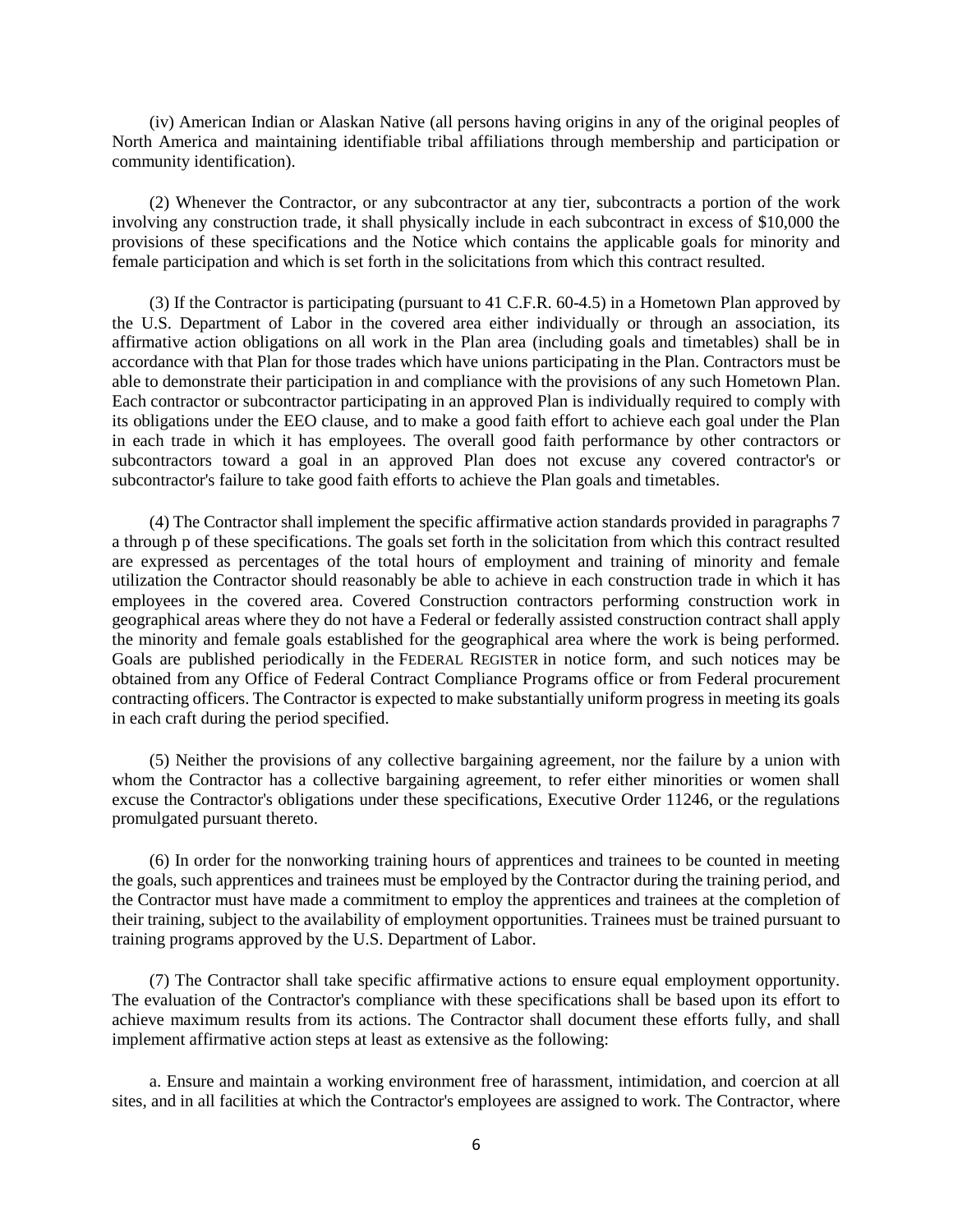possible, will assign two or more women to each construction project. The Contractor shall specifically ensure that all foremen, superintendents, and other on-site supervisory personnel are aware of and carry out the Contractor's obligation to maintain such a working environment, with specific attention to minority or female individuals working at such sites or in such facilities.

b. Establish and maintain a current list of minority and female recruitment sources, provide written notification to minority and female recruitment sources and to community organizations when the Contractor or its unions have employment opportunities available, and maintain a record of the organizations' responses.

c. Maintain a current file of the names, addresses and telephone numbers of each minority and female off-the-street applicant and minority or female referral from a union, a recruitment source or community organization and of what action was taken with respect to each such individual. If such individual was sent to the union hiring hall for referral and was not referred back to the Contractor by the union or, if referred, not employed by the Contractor, this shall be documented in the file with the reason therefor, along with whatever additional actions the Contractor may have taken.

d. Provide immediate written notification to the Director when the union or unions with which the Contractor has a collective bargaining agreement has not referred to the Contractor a minority person or woman sent by the Contractor, or when the Contractor has other information that the union referral process has impeded the Contractor's efforts to meet its obligations.

e. Develop on-the-job training opportunities and/or participate in training programs for the area which expressly include minorities and women, including upgrading programs and apprenticeship and trainee programs relevant to the Contractor's employment needs, especially those programs funded or approved by the Department of Labor. The Contractor shall provide notice of these programs to the sources compiled under 7b above.

f. Disseminate the Contractor's EEO policy by providing notice of the policy to unions and training programs and requesting their cooperation in assisting the Contractor in meeting its EEO obligations; by including it in any policy manual and collective bargaining agreement; by publicizing it in the company newspaper, annual report, etc.; by specific review of the policy with all management personnel and with all minority and female employees at least once a year; and by posting the company EEO policy on bulletin boards accessible to all employees at each location where construction work is performed.

g. Review, at least annually, the company's EEO policy and affirmative action obligations under these specifications with all employees having any responsibility for hiring, assignment, layoff, termination or other employment decisions including specific review of these items with onsite supervisory personnel such as Superintendents, General Foremen, etc., prior to the initiation of construction work at any job site. A written record shall be made and maintained identifying the time and place of these meetings, persons attending, subject matter discussed, and disposition of the subject matter.

h. Disseminate the Contractor's EEO policy externally by including it in any advertising in the news media, specifically including minority and female news media, and providing written notification to and discussing the Contractor's EEO policy with other contractors and subcontractors with whom the Contractor does or anticipates doing business.

i. Direct its recruitment efforts, both oral and written, to minority, female and community organizations, to schools with minority and female students and to minority and female recruitment and training organizations serving the Contractor's recruitment area and employment needs. Not later than one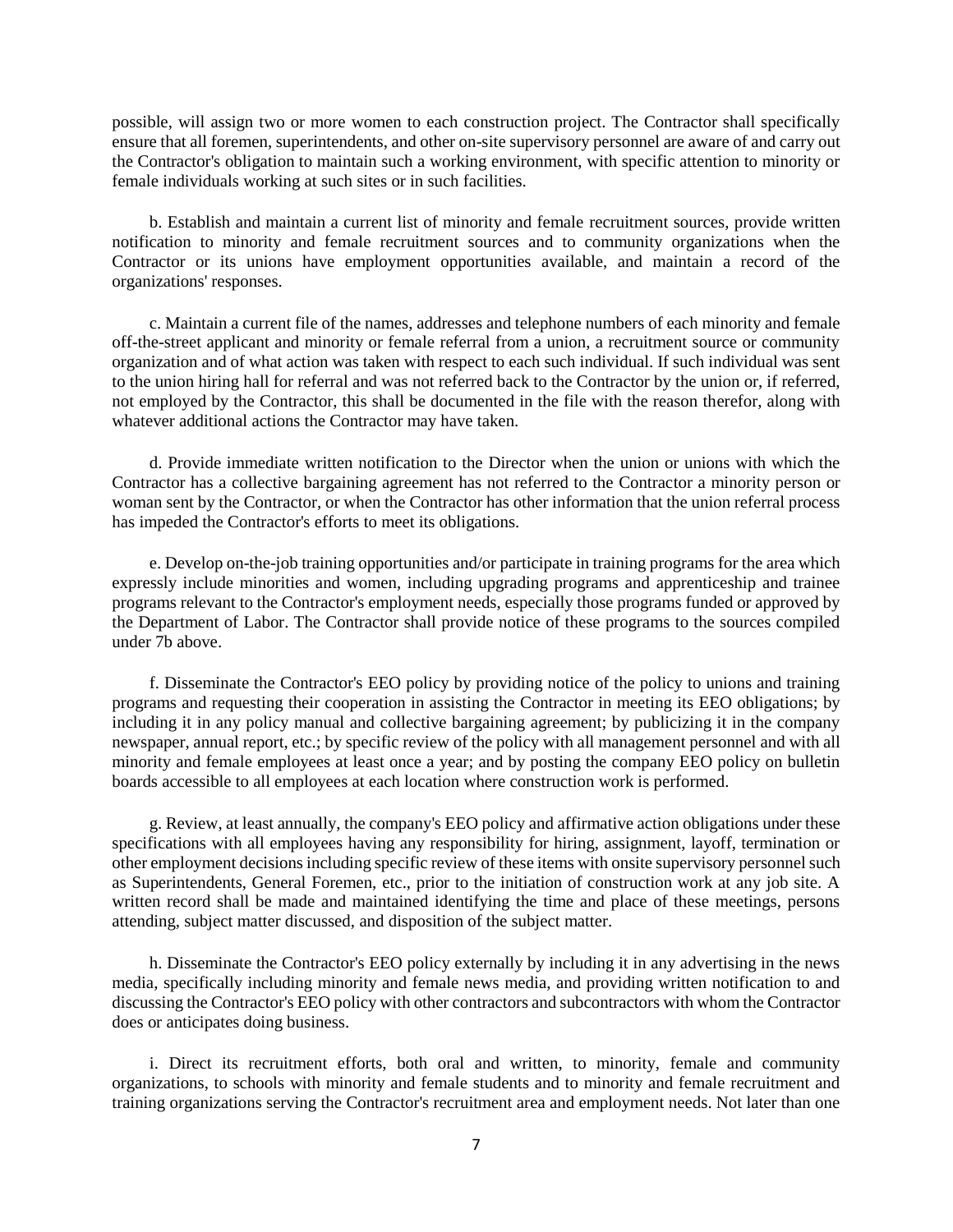month prior to the date for the acceptance of applications for apprenticeship or other training by any recruitment source, the Contractor shall send written notification to organizations such as the above, describing the openings, screening procedures, and tests to be used in the selection process.

j. Encourage present minority and female employees to recruit other minority persons and women and, where reasonable, provide after school, summer and vacation employment to minority and female youth both on the site and in other areas of a Contractor's work force.

k. Validate all tests and other selection requirements where there is an obligation to do so under 41 C.F.R. pt. 60-3.

l. Conduct, at least annually, an inventory and evaluation at least of all minority and female personnel for promotional opportunities and encourage these employees to seek or to prepare for, through appropriate training, etc., such opportunities.

m. Ensure that seniority practices, job classifications, work assignments and other personnel practices, do not have a discriminatory effect by continually monitoring all personnel and employment related activities to ensure that the EEO policy and the Contractor's obligations under these specifications are being carried out.

n. Ensure that all facilities and company activities are nonsegregated except that separate or singleuser toilet and necessary changing facilities shall be provided to assure privacy between the sexes.

o. Document and maintain a record of all solicitations of offers for subcontracts from minority and female construction contractors and suppliers, including circulation of solicitations to minority and female contractor associations and other business associations.

p. Conduct a review, at least annually, of all supervisors' adherence to and performance under the Contractor's EEO policies and affirmative action obligations.

(8) Contractors are encouraged to participate in voluntary associations which assist in fulfilling one or more of their affirmative action obligations (7a through p). The efforts of a contractor association, joint contractor-union, contractor-community, or other similar group of which the contractor is a member and participant, may be asserted as fulfilling any one or more of its obligations under 7a through p of these Specifications provided that the contractor actively participates in the group, makes every effort to assure that the group has a positive impact on the employment of minorities and women in the industry, ensures that the concrete benefits of the program are reflected in the Contractor's minority and female workforce participation, makes a good faith effort to meet its individual goals and timetables, and can provide access to documentation which demonstrates the effectiveness of actions taken on behalf of the Contractor. The obligation to comply, however, is the Contractor's and failure of such a group to fulfill an obligation shall not be a defense for the Contractor's noncompliance.

(9) A single goal for minorities and a separate single goal for women have been established. The Contractor, however, is required to provide equal employment opportunity and to take affirmative action for all minority groups, both male and female, and all women, both minority and non-minority. Consequently, the Contractor may be in violation of the Executive Order if a particular group is employed in a substantially disparate manner (for example, even though the Contractor has achieved its goals for women generally, the Contractor may be in violation of the Executive Order if a specific minority group of women is underutilized).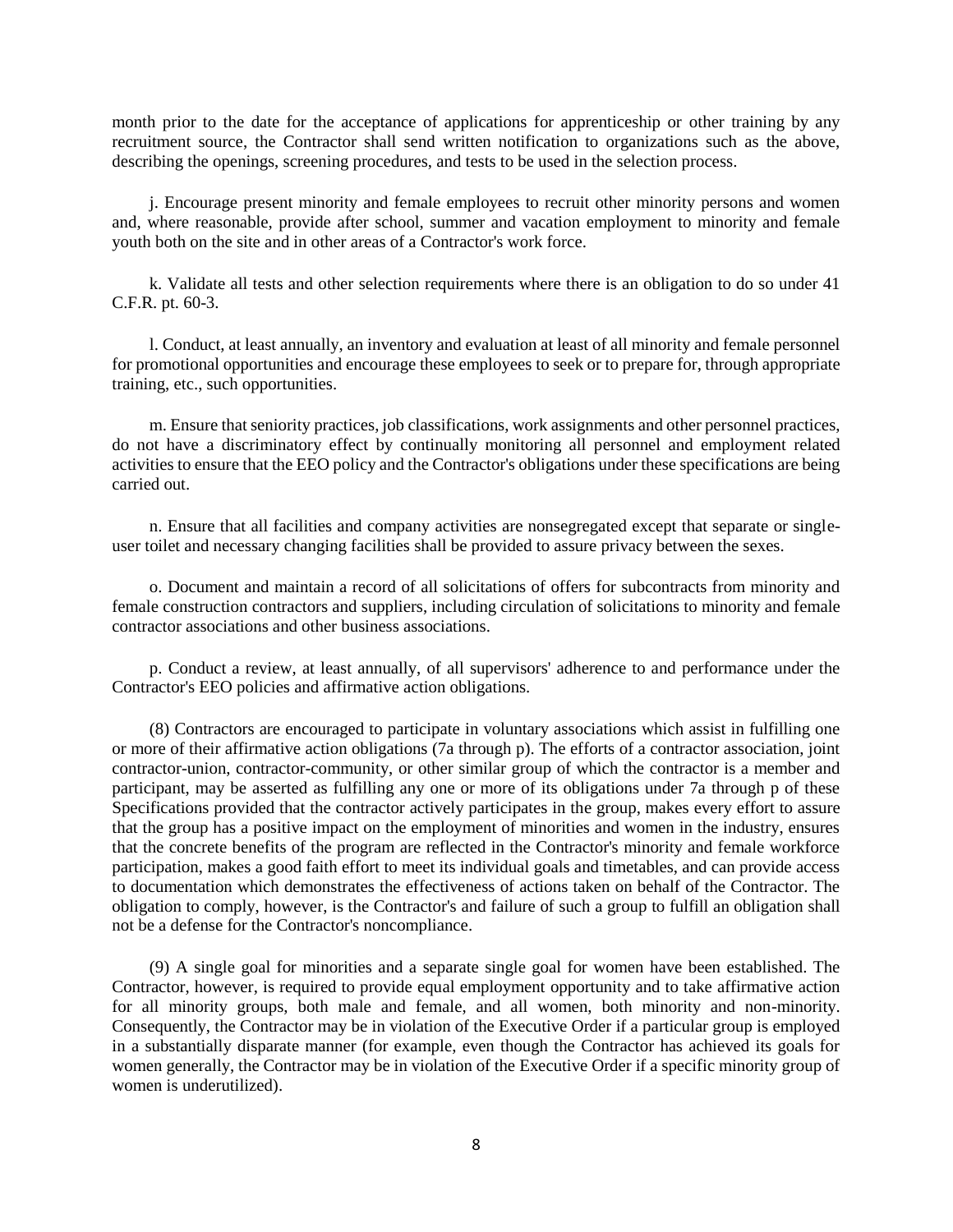(10) The Contractor shall not use the goals and timetables or affirmative action standards to discriminate against any person because of race, color, religion, sex, sexual orientation, gender identity, or national origin.

(11) The Contractor shall not enter into any Subcontract with any person or firm debarred from Government contracts pursuant to Executive Order 11246.

(12) The Contractor shall carry out such sanctions and penalties for violation of these specifications and of the Equal Opportunity Clause, including suspension, termination and cancellation of existing subcontracts as may be imposed or ordered pursuant to Executive Order 11246, as amended, and its implementing regulations, by the Office of Federal Contract Compliance Programs. Any Contractor who fails to carry out such sanctions and penalties shall be in violation of these specifications and Executive Order 11246, as amended.

(13) The Contractor, in fulfilling its obligations under these specifications, shall implement specific affirmative action steps, at least as extensive as those standards prescribed in paragraph 7 of these specifications, so as to achieve maximum results from its efforts to ensure equal employment opportunity. If the Contractor fails to comply with the requirements of the Executive Order, the implementing regulations, or these specifications, the Director shall proceed in accordance with 41 C.F.R. 60-4.8.

(14) The Contractor shall designate a responsible official to monitor all employment related activity to ensure that the company EEO policy is being carried out, to submit reports relating to the provisions hereof as may be required by the Government and to keep records. Records shall at least include for each employee the name, address, telephone numbers, construction trade, union affiliation if any, employee identification number when assigned, social security number, race, sex, status (e.g., mechanic, apprentice trainee, helper, or laborer), dates of changes in status, hours worked per week in the indicated trade, rate of pay, and locations at which the work was performed. Records shall be maintained in an easily understandable and retrievable form; however, to the degree that existing records satisfy this requirement, contractors shall not be required to maintain separate records.

(15) Nothing herein provided shall be construed as a limitation upon the application of other laws which establish different standards of compliance or upon the application of requirements for the hiring of local or other area residents (e.g., those under the Public Works Employment Act of 1977 and the Community Development Block Grant Program).

#### **10.0 Prohibition of Segregated Facilities**

- (1) The Contractor agrees that it does not and will not maintain or provide for its employees any segregated facilities at any of its establishments, and that it does not and will not permit its employees to perform their services at any location under its control where segregated facilities are maintained. The Contractor agrees that a breach of this clause is a violation of the Equal Employment Opportunity clause in this contract.
- (2) "Segregated facilities," as used in this clause, means any waiting rooms, work areas, rest rooms and wash rooms, restaurants and other eating areas, time clocks, locker rooms and other storage or dressing areas, parking lots, drinking fountains, recreation or entertainment areas, transportation, and housing facilities provided for employees that are segregated by explicit directive or are in fact segregated on the basis of race, color, religion, sex, or national origin because of written or oral policies or employee custom. The term does not include separate or single-user rest rooms or necessary dressing or sleeping areas provided to assure privacy between the sexes.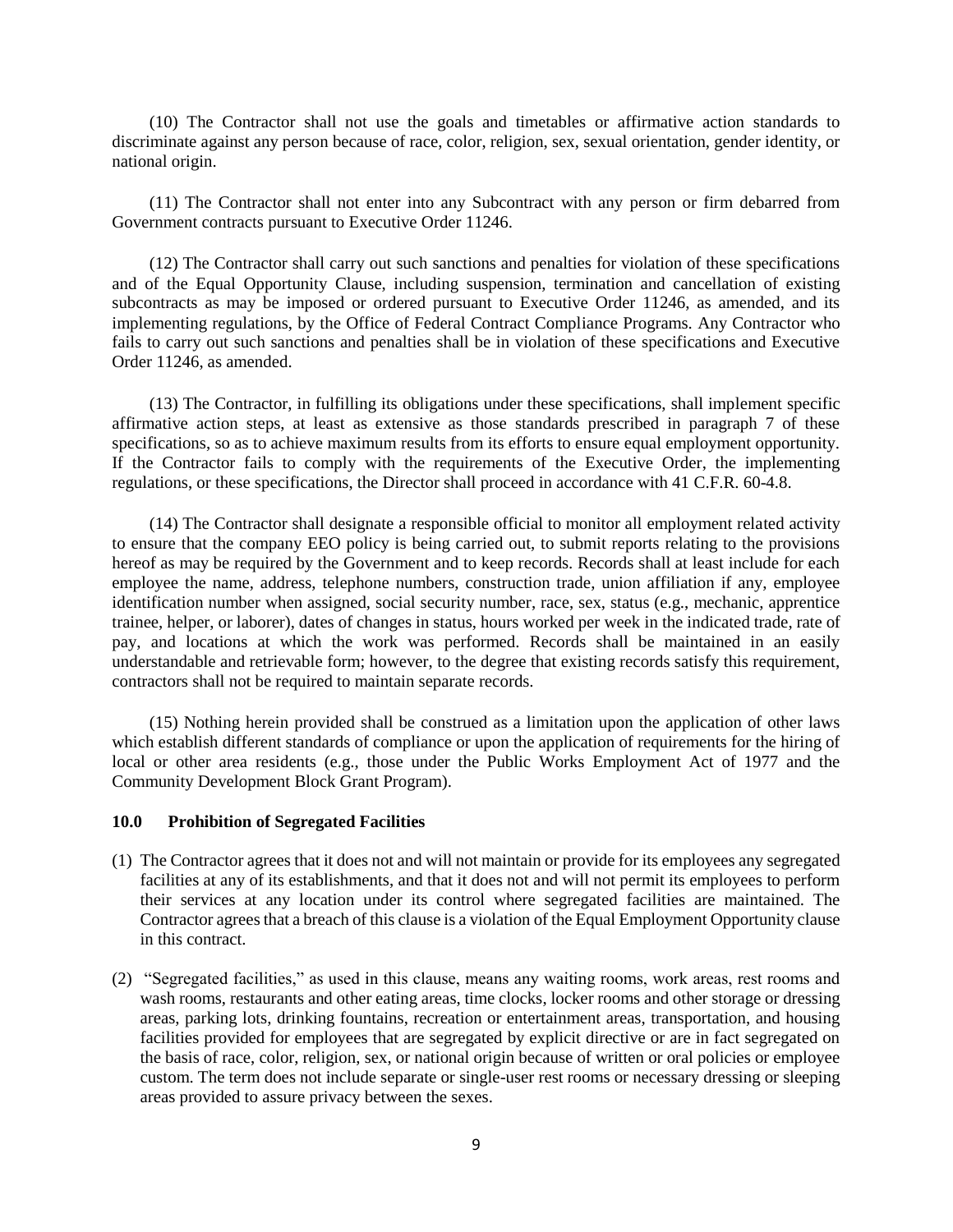(3) The Contractor shall include this clause in every subcontract and purchase order that is subject to the Equal Employment Opportunity clause of this contract.

#### **11.0 Davis-Bacon Act** (40 U.S.C. §§ 3141-3144, and §§ 3146-3148, and 29 C.F.R. pt. 5)

(The requirements of the Davis-Bacon Act and this section are not applicable to projects funded by the Land and Water Conservation Fund.)

- (1) Minimum wages.
- (i) All laborers and mechanics employed or working upon the site of the work (or under the United States Housing Act of 1937 or under the Housing Act of 1949 in the construction or development of the project), will be paid unconditionally and not less often than once a week, and without subsequent deduction or rebate on any account (except such payroll deductions as are permitted by regulations issued by the Secretary of Labor under the Copeland Act (29 C.F.R. pt. 3)), the full amount of wages and bona fide fringe benefits (or cash equivalents thereof) due at time of payment computed at rates not less than those contained in the wage determination of the Secretary of Labor which is attached hereto and made a part hereof, regardless of any contractual relationship which may be alleged to exist between the Contractor and such laborers and mechanics. Contributions made or costs reasonably anticipated for bona fide fringe benefits under section 1(b)(2) of the Davis–Bacon Act on behalf of laborers or mechanics are considered wages paid to such laborers or mechanics, subject to the provisions of paragraph (a)(1)(iv) of this section; also, regular contributions made or costs incurred for more than a weekly period (but not less often than quarterly) under plans, funds, or programs which cover the particular weekly period, are deemed to be constructively made or incurred during such weekly period. Such laborers and mechanics shall be paid the appropriate wage rate and fringe benefits on the wage determination for the classification of work actually performed, without regard to skill, except as provided in § 5.5(a)(4). Laborers or mechanics performing work in more than one classification may be compensated at the rate specified for each classification for the time actually worked therein: *Provided*, That the employer's payroll records accurately set forth the time spent in each classification in which work is performed. The wage determination (including any additional classification and wage rates conformed under paragraph  $(a)(1)(ii)$  of this section) and the Davis–Bacon poster (WH–1321) shall be posted at all times by the Contractor and its subcontractors at the site of the work in a prominent and accessible place where it can be easily seen by the workers.
- (ii)(A) The contracting officer shall require that any class of laborers or mechanics, including helpers, which is not listed in the wage determination and which is to be employed under the contract shall be classified in conformance with the wage determination. The contracting officer shall approve an additional classification and wage rate and fringe benefits therefore only when the following criteria have been met:
- (1) The work to be performed by the classification requested is not performed by a classification in the wage determination; and
- (2) The classification is utilized in the area by the construction industry; and
- (3) The proposed wage rate, including any bona fide fringe benefits, bears a reasonable relationship to the wage rates contained in the wage determination.
- (B) If the Contractor and the laborers and mechanics to be employed in the classification (if known), or their representatives, and the contracting officer agree on the classification and wage rate (including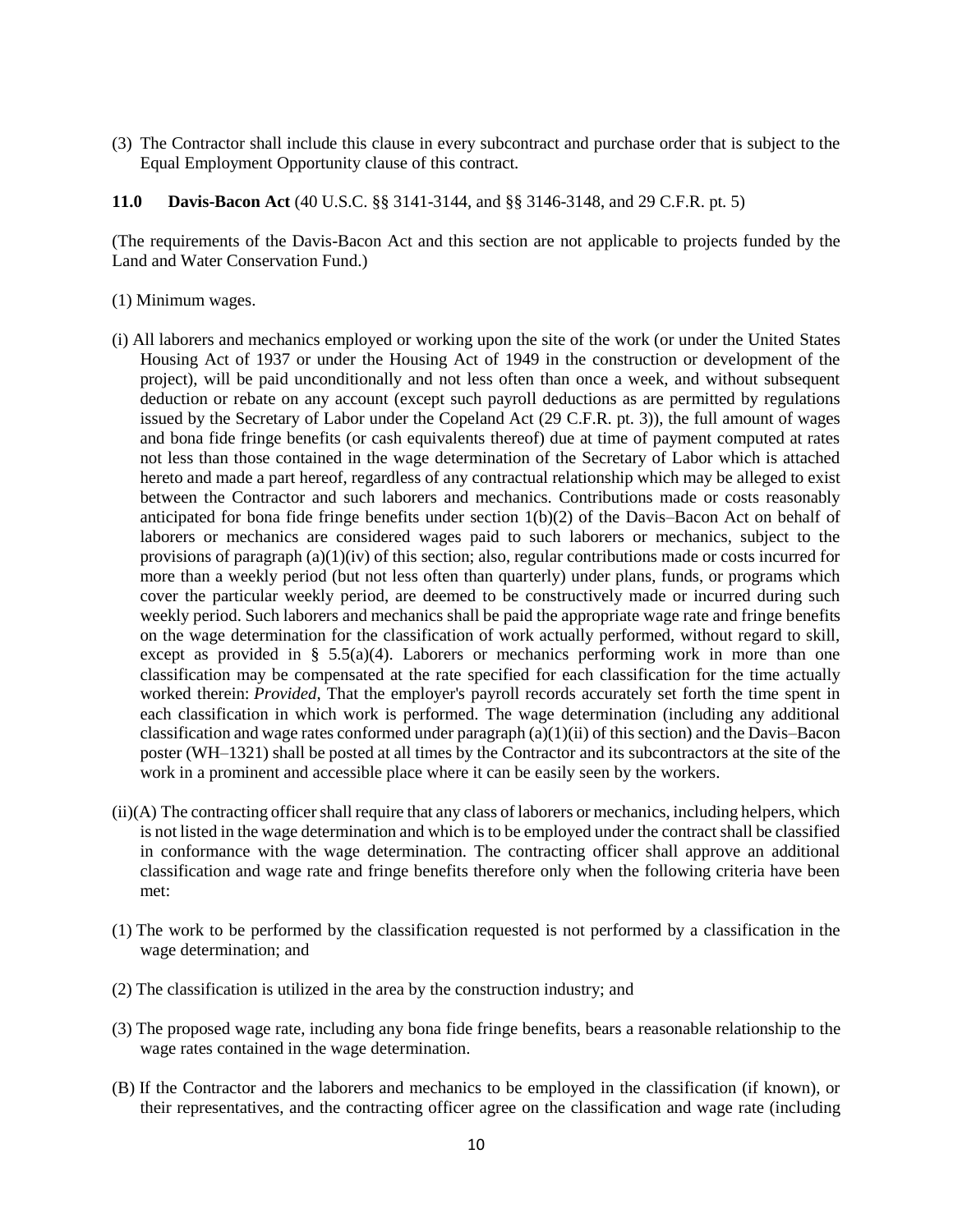the amount designated for fringe benefits where appropriate), a report of the action taken shall be sent by the contracting officer to the Administrator of the Wage and Hour Division, U.S. Department of Labor, Washington, DC 20210. The Administrator, or an authorized representative, will approve, modify, or disapprove every additional classification action within 30 days of receipt and so advise the contracting officer or will notify the contracting officer within the 30–day period that additional time is necessary.

- (C) In the event the Contractor, the laborers or mechanics to be employed in the classification or their representatives, and the contracting officer do not agree on the proposed classification and wage rate (including the amount designated for fringe benefits, where appropriate), the contracting officer shall refer the questions, including the views of all interested parties and the recommendation of the contracting officer, to the Administrator for determination. The Administrator, or an authorized representative, will issue a determination within 30 days of receipt and so advise the contracting officer or will notify the contracting officer within the 30–day period that additional time is necessary.
- (D) The wage rate (including fringe benefits where appropriate) determined pursuant to paragraphs  $(a)(1)(ii)(B)$  or  $(C)$  of this section, shall be paid to all workers performing work in the classification under this contract from the first day on which work is performed in the classification.
- (iii) Whenever the minimum wage rate prescribed in the contract for a class of laborers or mechanics includes a fringe benefit which is not expressed as an hourly rate, the Contractor shall either pay the benefit as stated in the wage determination or shall pay another bona fide fringe benefit or an hourly cash equivalent thereof.
- (iv) If the Contractor does not make payments to a trustee or other third person, the Contractor may consider as part of the wages of any laborer or mechanic the amount of any costs reasonably anticipated in providing bona fide fringe benefits under a plan or program, *Provided*, That the Secretary of Labor has found, upon the written request of the Contractor, that the applicable standards of the Davis–Bacon Act have been met. The Secretary of Labor may require the Contractor to set aside in a separate account assets for the meeting of obligations under the plan or program.
- (2) Withholding. The (write in name of Federal Agency or the loan or grant recipient) shall upon its own action or upon written request of an authorized representative of the Department of Labor withhold or cause to be withheld from the Contractor under this contract or any other Federal contract with the same prime Contractor, or any other federally-assisted contract subject to Davis–Bacon prevailing wage requirements, which is held by the same prime Contractor, so much of the accrued payments or advances as may be considered necessary to pay laborers and mechanics, including apprentices, trainees, and helpers, employed by the Contractor or any subcontractor the full amount of wages required by the contract. In the event of failure to pay any laborer or mechanic, including any apprentice, trainee, or helper, employed or working on the site of the work (or under the United States Housing Act of 1937 or under the Housing Act of 1949 in the construction or development of the project), all or part of the wages required by the contract, the (Agency) may, after written notice to the Contractor, sponsor, applicant, or owner, take such action as may be necessary to cause the suspension of any further payment, advance, or guarantee of funds until such violations have ceased.
- (3) Payrolls and basic records.
- (i) Payrolls and basic records relating thereto shall be maintained by the Contractor during the course of the work and preserved for a period of three years thereafter for all laborers and mechanics working at the site of the work (or under the United States Housing Act of 1937, or under the Housing Act of 1949, in the construction or development of the project). Such records shall contain the name, address, and social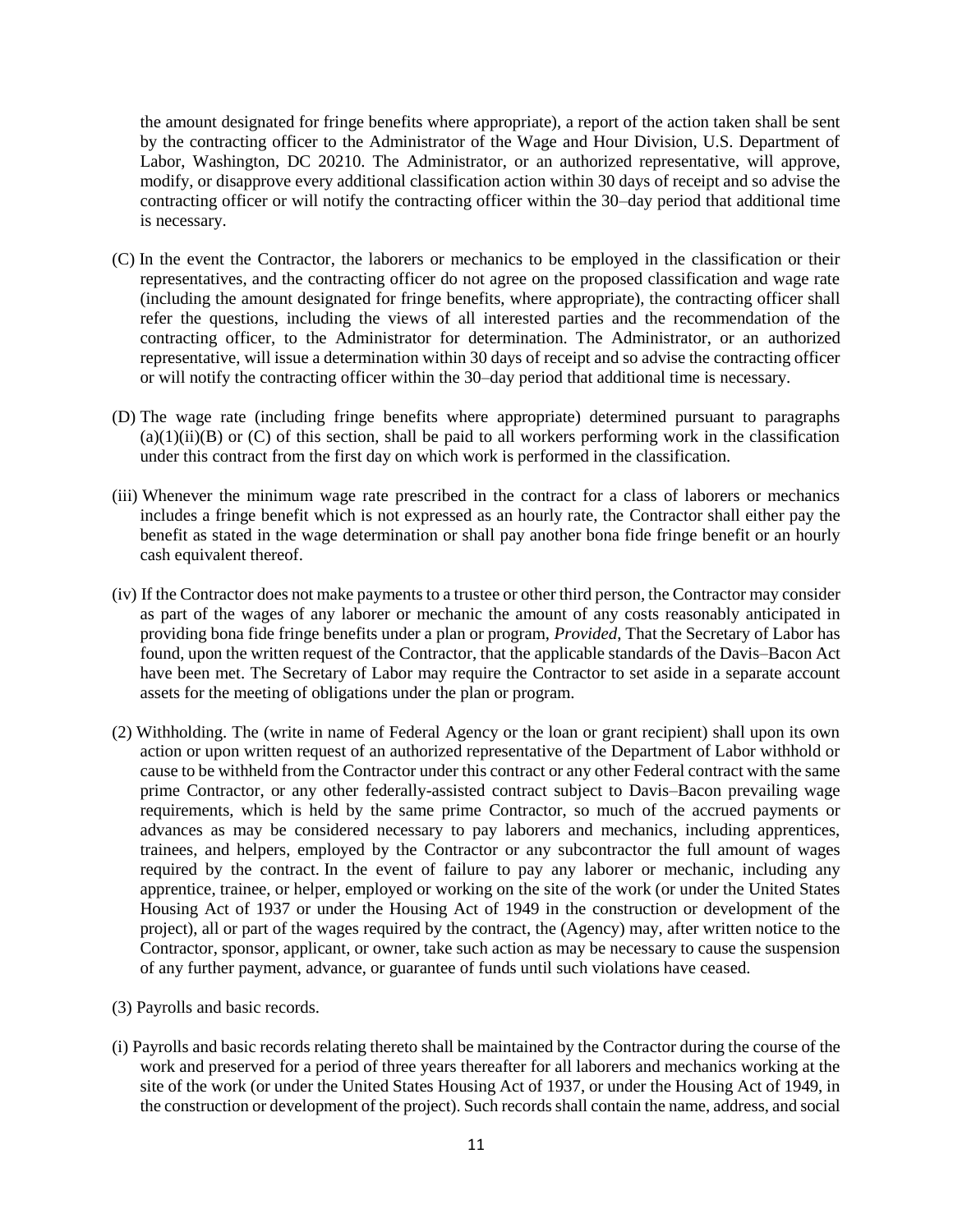security number of each such worker, his or her correct classification, hourly rates of wages paid (including rates of contributions or costs anticipated for bona fide fringe benefits or cash equivalents thereof of the types described in section  $1(b)(2)(B)$  of the Davis–Bacon Act), daily and weekly number of hours worked, deductions made and actual wages paid. Whenever the Secretary of Labor has found under 29 C.F.R.  $5.5(a)(1)(iv)$  that the wages of any laborer or mechanic include the amount of any costs reasonably anticipated in providing benefits under a plan or program described in section 1(b)(2)(B) of the Davis–Bacon Act, the Contractor shall maintain records which show that the commitment to provide such benefits is enforceable, that the plan or program is financially responsible, and that the plan or program has been communicated in writing to the laborers or mechanics affected, and records which show the costs anticipated or the actual cost incurred in providing such benefits. Contractors employing apprentices or trainees under approved programs shall maintain written evidence of the registration of apprenticeship programs and certification of trainee programs, the registration of the apprentices and trainees, and the ratios and wage rates prescribed in the applicable programs.

- (ii)(A) The Contractor shall submit weekly for each week in which any contract work is performed a copy of all payrolls to the (write in name of appropriate federal agency) if the agency is a party to the contract, but if the agency is not such a party, the Contractor will submit the payrolls to the applicant, sponsor, or owner, as the case may be, for transmission to the (write in name of agency). The payrolls submitted shall set out accurately and completely all of the information required to be maintained under 29 C.F.R.  $5.5(a)(3)(i)$ , except that full social security numbers and home addresses shall not be included on weekly transmittals. Instead the payrolls shall only need to include an individually identifying number for each employee (e.g., the last four digits of the employee's social security number). The required weekly payroll information may be submitted in any form desired. Optional Form WH–347 is available for this purpose from the Wage and Hour Division Web site at http://www.dol.gov/esa/whd/forms/wh347instr.htm or its successor site. The prime Contractor is responsible for the submission of copies of payrolls by all subcontractors. Contractors and subcontractors shall maintain the full social security number and current address of each covered worker, and shall provide them upon request to the (write in name of appropriate federal agency) if the agency is a party to the contract, but if the agency is not such a party, the Contractor will submit them to the applicant, sponsor, or owner, as the case may be, for transmission to the (write in name of agency), the Contractor, or the Wage and Hour Division of the Department of Labor for purposes of an investigation or audit of compliance with prevailing wage requirements. It is not a violation of this section for a prime Contractor to require a subcontractor to provide addresses and social security numbers to the prime Contractor for its own records, without weekly submission to the sponsoring government agency (or the applicant, sponsor, or owner).
- (B) Each payroll submitted shall be accompanied by a "Statement of Compliance," signed by the Contractor or subcontractor or his or her agent who pays or supervises the payment of the persons employed under the contract and shall certify the following:
- (1) That the payroll for the payroll period contains the information required to be provided under § 5.5  $(a)(3)(ii)$  of Regulations, 29 C.F.R. pt. 5, the appropriate information is being maintained under § 5.5  $(a)(3)(i)$  of Regulations, 29 C.F.R. pt. 5, and that such information is correct and complete;
- (2) That each laborer or mechanic (including each helper, apprentice, and trainee) employed on the contract during the payroll period has been paid the full weekly wages earned, without rebate, either directly or indirectly, and that no deductions have been made either directly or indirectly from the full wages earned, other than permissible deductions as set forth in Regulations, 29 C.F.R. pt. 3;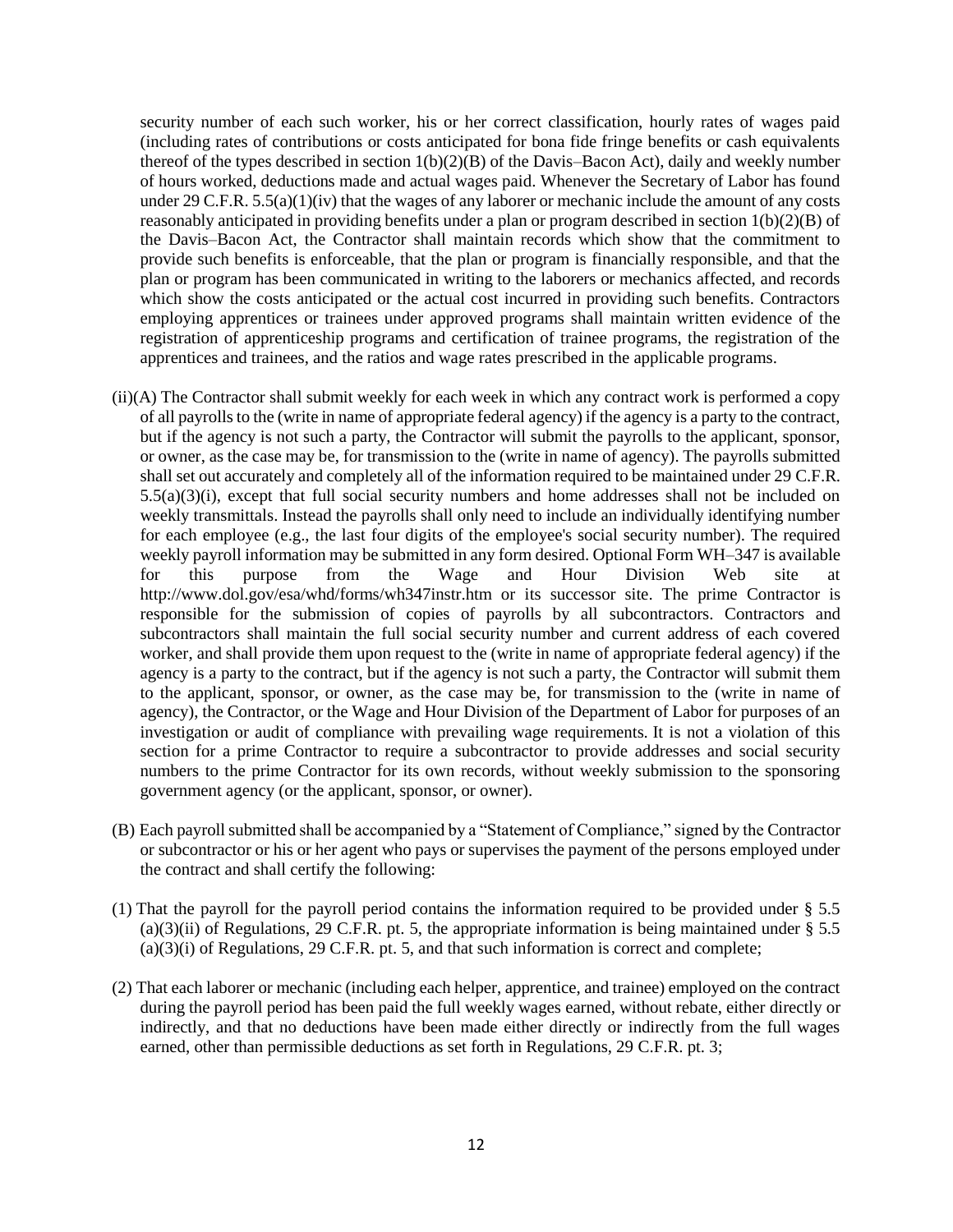- (3) That each laborer or mechanic has been paid not less than the applicable wage rates and fringe benefits or cash equivalents for the classification of work performed, as specified in the applicable wage determination incorporated into the contract.
- (C) The weekly submission of a properly executed certification set forth on the reverse side of Optional Form WH–347 shall satisfy the requirement for submission of the "Statement of Compliance" required by paragraph  $(a)(3)(ii)(B)$  of this section.
- (D) The falsification of any of the above certifications may subject the Contractor or subcontractor to civil or criminal prosecution under section 1001 of title 18 and [section](https://1.next.westlaw.com/Link/Document/FullText?findType=L&pubNum=1000546&cite=18USCAS231&originatingDoc=N3C780D011F0C11E9B1DFA409C53AD1CE&refType=LQ&originationContext=document&transitionType=DocumentItem&ppcid=06a27e4ab5464a6c9d61b4723cfd5e20&contextData=(sc.Document)) 231 of title 31 of the United States Code.
- (iii) The Contractor or subcontractor shall make the records required under paragraph (a)(3)(i) of this section available for inspection, copying, or transcription by authorized representatives of the (write the name of the agency) or the Department of Labor, and shall permit such representatives to interview employees during working hours on the job. If the Contractor or subcontractor fails to submit the required records or to make them available, the Federal Agency may, after written notice to the Contractor, sponsor, applicant, or owner, take such action as may be necessary to cause the suspension of any further payment, advance, or guarantee of funds. Furthermore, failure to submit the required records upon request or to make such records available may be grounds for debarment action pursuant to 29 [C.F.R.](https://1.next.westlaw.com/Link/Document/FullText?findType=L&pubNum=1000547&cite=29CFRS5.12&originatingDoc=N3C780D011F0C11E9B1DFA409C53AD1CE&refType=VP&originationContext=document&transitionType=DocumentItem&ppcid=06a27e4ab5464a6c9d61b4723cfd5e20&contextData=(sc.Document)) 5.12.
- (4) Apprentices and trainees—
- (i) Apprentices. Apprentices will be permitted to work at less than the predetermined rate for the work they performed when they are employed pursuant to and individually registered in a bona fide apprenticeship program registered with the U.S. Department of Labor, Employment and Training Administration, Office of Apprenticeship Training, Employer and Labor Services, or with a State Apprenticeship Agency recognized by the Office, or if a person is employed in his or her first 90 days of probationary employment as an apprentice in such an apprenticeship program, who is not individually registered in the program, but who has been certified by the Office of Apprenticeship Training, Employer and Labor Services or a State Apprenticeship Agency (where appropriate) to be eligible for probationary employment as an apprentice. The allowable ratio of apprentices to journeymen on the job site in any craft classification shall not be greater than the ratio permitted to the Contractor as to the entire work force under the registered program. Any worker listed on a payroll at an apprentice wage rate, who is not registered or otherwise employed as stated above, shall be paid not less than the applicable wage rate on the wage determination for the classification of work actually performed. In addition, any apprentice performing work on the job site in excess of the ratio permitted under the registered program shall be paid not less than the applicable wage rate on the wage determination for the work actually performed. Where a Contractor is performing construction on a project in a locality other than that in which its program is registered, the ratios and wage rates (expressed in percentages of the journeyman's hourly rate) specified in the Contractor's or subcontractor's registered program shall be observed. Every apprentice must be paid at not less than the rate specified in the registered program for the apprentice's level of progress, expressed as a percentage of the journeymen hourly rate specified in the applicable wage determination. Apprentices shall be paid fringe benefits in accordance with the provisions of the apprenticeship program. If the apprenticeship program does not specify fringe benefits, apprentices must be paid the full amount of fringe benefits listed on the wage determination for the applicable classification. If the Administrator determines that a different practice prevails for the applicable apprentice classification, fringes shall be paid in accordance with that determination. In the event the Office of Apprenticeship Training, Employer and Labor Services, or a State Apprenticeship Agency recognized by the Office, withdraws approval of an apprenticeship program, the Contractor will no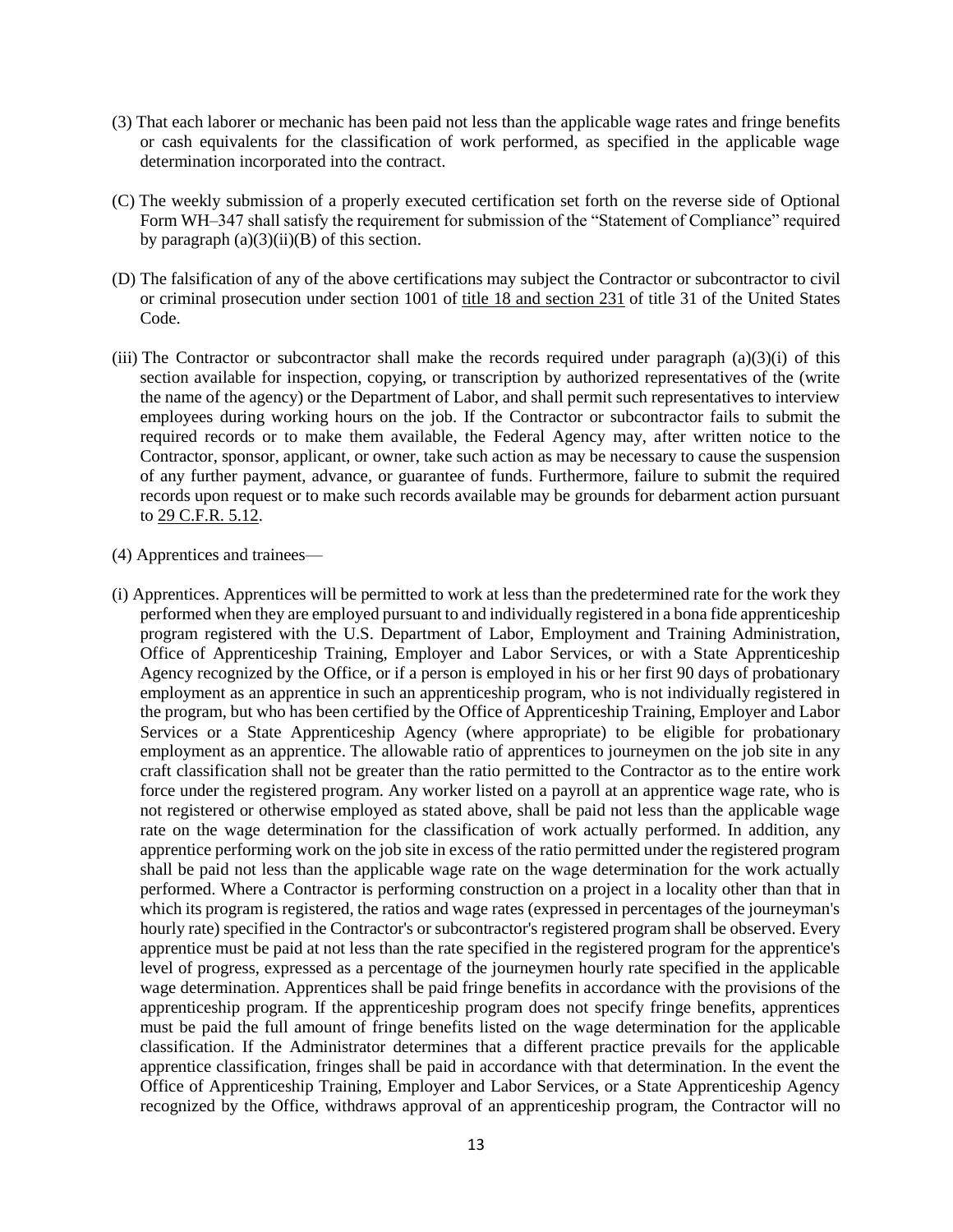longer be permitted to utilize apprentices at less than the applicable predetermined rate for the work performed until an acceptable program is approved.

- (ii) Trainees. Except as provided in 29 [C.F.R.](https://1.next.westlaw.com/Link/Document/FullText?findType=L&pubNum=1000547&cite=29CFRS5.16&originatingDoc=N3C780D011F0C11E9B1DFA409C53AD1CE&refType=VP&originationContext=document&transitionType=DocumentItem&ppcid=06a27e4ab5464a6c9d61b4723cfd5e20&contextData=(sc.Document)) 5.16, trainees will not be permitted to work at less than the predetermined rate for the work performed unless they are employed pursuant to and individually registered in a program which has received prior approval, evidenced by formal certification by the U.S. Department of Labor, Employment and Training Administration. The ratio of trainees to journeymen on the job site shall not be greater than permitted under the plan approved by the Employment and Training Administration. Every trainee must be paid at not less than the rate specified in the approved program for the trainee's level of progress, expressed as a percentage of the journeyman hourly rate specified in the applicable wage determination. Trainees shall be paid fringe benefits in accordance with the provisions of the trainee program. If the trainee program does not mention fringe benefits, trainees shall be paid the full amount of fringe benefits listed on the wage determination unless the Administrator of the Wage and Hour Division determines that there is an apprenticeship program associated with the corresponding journeyman wage rate on the wage determination which provides for less than full fringe benefits for apprentices. Any employee listed on the payroll at a trainee rate who is not registered and participating in a training plan approved by the Employment and Training Administration shall be paid not less than the applicable wage rate on the wage determination for the classification of work actually performed. In addition, any trainee performing work on the job site in excess of the ratio permitted under the registered program shall be paid not less than the applicable wage rate on the wage determination for the work actually performed. In the event the Employment and Training Administration withdraws approval of a training program, the Contractor will no longer be permitted to utilize trainees at less than the applicable predetermined rate for the work performed until an acceptable program is approved.
- (iii) Equal employment opportunity. The utilization of apprentices, trainees and journeymen under this part shall be in conformity with the equal employment opportunity requirements of [Executive](https://1.next.westlaw.com/Link/Document/FullText?findType=Y&serNum=1965078314&pubNum=0001043&originatingDoc=N3C780D011F0C11E9B1DFA409C53AD1CE&refType=CA&originationContext=document&transitionType=DocumentItem&ppcid=06a27e4ab5464a6c9d61b4723cfd5e20&contextData=(sc.Document)) Order 11246, as amended, and 29 C.F.R. pt. 30.
- (5) Compliance with Copeland Act requirements. The Contractor shall comply with the requirements of 29 C.F.R. pt. 3, which are incorporated by reference in this contract.
- (6) Subcontracts. The Contractor or subcontractor shall insert in any subcontracts the clauses contained in 29 C.F.R. 5.5(a)(1) through (10) and such other clauses as the (write in the name of the Federal Agency) may by appropriate instructions require, and also a clause requiring the subcontractors to include these clauses in any lower tier subcontracts. The prime Contractor shall be responsible for the compliance by any subcontractor or lower tier subcontractor with all the contract clauses in 29 C.F.R. 5.5.
- (7) Contract termination: debarment. A breach of the contract clauses in 29 C.F.R. 5.5 may be grounds for termination of the contract, and for debarment as a Contractor and a subcontractor as provided in [29](https://1.next.westlaw.com/Link/Document/FullText?findType=L&pubNum=1000547&cite=29CFRS5.12&originatingDoc=N3C780D011F0C11E9B1DFA409C53AD1CE&refType=VP&originationContext=document&transitionType=DocumentItem&ppcid=06a27e4ab5464a6c9d61b4723cfd5e20&contextData=(sc.Document)) [C.F.R.](https://1.next.westlaw.com/Link/Document/FullText?findType=L&pubNum=1000547&cite=29CFRS5.12&originatingDoc=N3C780D011F0C11E9B1DFA409C53AD1CE&refType=VP&originationContext=document&transitionType=DocumentItem&ppcid=06a27e4ab5464a6c9d61b4723cfd5e20&contextData=(sc.Document)) 5.12.
- (8) Compliance with Davis–Bacon and Related Act requirements. All rulings and interpretations of the Davis–Bacon and Related Acts contained in 29 C.F.R. pts. 1, 3, and 5 are herein incorporated by reference in this contract.
- (9) Disputes concerning labor standards. Disputes arising out of the labor standards provisions of this contract shall not be subject to the general disputes clause of this contract. Such disputes shall be resolved in accordance with the procedures of the Department of Labor set forth in 29 C.F.R. pt.s 5, 6, and 7. Disputes within the meaning of this clause include disputes between the Contractor (or any of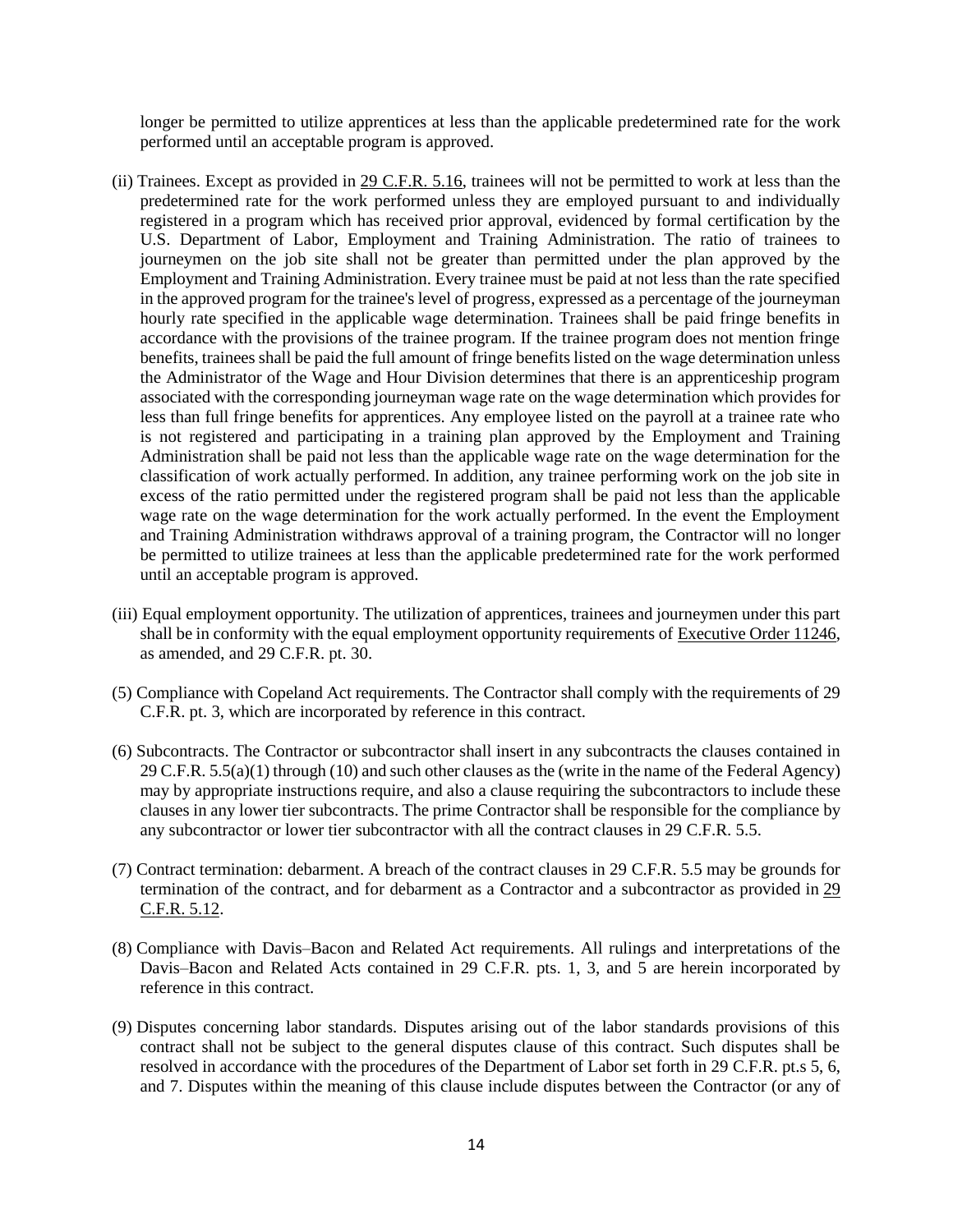its subcontractors) and the contracting agency, the U.S. Department of Labor, or the employees or their representatives.

- (10) Certification of eligibility.
- (i) By entering into this contract, the Contractor certifies that neither it (nor he or she) nor any person or firm who has an interest in the Contractor's firm is a person or firm ineligible to be awarded Government contracts by virtue of section 3(a) of the Davis–Bacon Act or 29 C.F.R. [5.12\(a\)\(1\).](https://1.next.westlaw.com/Link/Document/FullText?findType=L&pubNum=1000547&cite=29CFRS5.12&originatingDoc=N3C780D011F0C11E9B1DFA409C53AD1CE&refType=VB&originationContext=document&transitionType=DocumentItem&ppcid=06a27e4ab5464a6c9d61b4723cfd5e20&contextData=(sc.Document)#co_pp_7b9b000044381)
- (ii) No part of this contract shall be subcontracted to any person or firm ineligible for award of a Government contract by virtue of section 3(a) of the Davis–Bacon Act or 29 C.F.R. [5.12\(a\)\(1\).](https://1.next.westlaw.com/Link/Document/FullText?findType=L&pubNum=1000547&cite=29CFRS5.12&originatingDoc=N3C780D011F0C11E9B1DFA409C53AD1CE&refType=VB&originationContext=document&transitionType=DocumentItem&ppcid=06a27e4ab5464a6c9d61b4723cfd5e20&contextData=(sc.Document)#co_pp_7b9b000044381)
- (iii) The penalty for making false statements is prescribed in the U.S. Criminal Code, 18 [U.S.C.](https://1.next.westlaw.com/Link/Document/FullText?findType=L&pubNum=1000546&cite=18USCAS1001&originatingDoc=N3C780D011F0C11E9B1DFA409C53AD1CE&refType=LQ&originationContext=document&transitionType=DocumentItem&ppcid=06a27e4ab5464a6c9d61b4723cfd5e20&contextData=(sc.Document)) § 1001.

### **11.0 Copeland "Anti-Kickback" Act**

- (1) The Contractor shall comply with 18 U.S.C. § 874, 40 U.S.C. § 3145, and the requirements of 29 C.F.R. pt. 3 as may be applicable, which are incorporated by reference into this contract. The Contractor and subcontractors are prohibited from inducing, by any means, any person employed on the project to give up any part of the compensation to which the employee is entitled.
- (2) The Contractor or subcontractor shall insert in any subcontracts the clause above, and also a clause requiring the subcontractors to include these clauses in any lower tier subcontracts. The prime Contractor shall be responsible for the compliance by any subcontractor or lower tier subcontractor with all of these contract clauses.
- (3) A breach of the contract clauses above may be grounds for termination of the contract, and for debarment as a Contractor and subcontractor as provided in 29 C.F.R. 5.12.

#### **12.0 Contract Work Hours and Safety Standards Act** (40 U.S.C. 3701 to 3708, 29 C.F.R. 5.5)

- (1) Overtime requirements. No Contractor or subcontractor contracting for any part of the contract work which may require or involve the employment of laborers or mechanics shall require or permit any such laborer or mechanic in any workweek in which he or she is employed on such work to work in excess of forty hours in such workweek unless such laborer or mechanic receives compensation at a rate not less than one and one-half times the basic rate of pay for all hours worked in excess of forty hours in such workweek.
- (2) Violation; liability for unpaid wages; liquidated damages. In the event of any violation of the clause set forth in paragraph (1) of this section the Contractor and any subcontractor responsible therefor shall be liable for the unpaid wages. In addition, such Contractor and subcontractor shall be liable to the United States (in the case of work done under contract for the District of Columbia or a territory, to such District or to such territory), for liquidated damages. Such liquidated damages shall be computed with respect to each individual laborer or mechanic, including watchmen and guards, employed in violation of the clause set forth in paragraph (1) of this section, in the sum of \$27 for each calendar day on which such individual was required or permitted to work in excess of the standard workweek of forty hours without payment of the overtime wages required by the clause set forth in paragraph (b)(1) of this section.
- (3) Withholding for unpaid wages and liquidated damages. The Owner shall upon its own action or upon written request of an authorized representative of the Department of Labor withhold or cause to be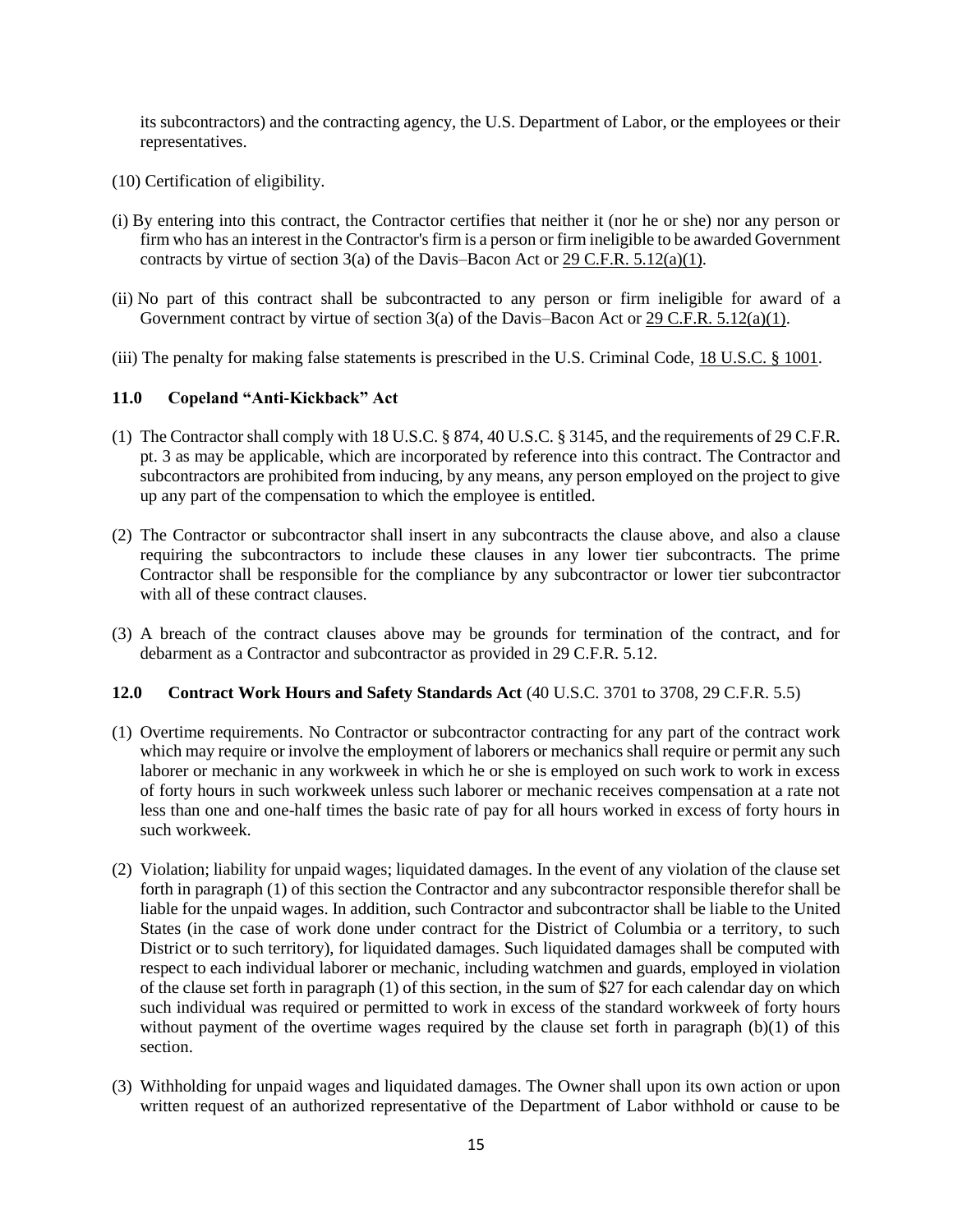withheld, from any moneys payable on account of work performed by the Contractor or subcontractor under any such contract or any other Federal contract with the same prime Contractor, or any other federally-assisted contract subject to the Contract Work Hours and Safety Standards Act, which is held by the same prime Contractor, such sums as may be determined to be necessary to satisfy any liabilities of such Contractor or subcontractor for unpaid wages and liquidated damages as provided in the clause set forth in paragraph (2) of this section.

(4) Subcontracts. The Contractor or subcontractor shall insert in any subcontracts the clauses set forth in paragraph (1) through (4) of this section and also a clause requiring the subcontractors to include these clauses in any lower tier subcontracts. The prime Contractor shall be responsible for compliance by any subcontractor or lower tier subcontractor with the clauses set forth in paragraphs (1) through (4) of this section.

#### **13.0 Suspension and Debarment** (Executive Orders 12549 and 12689, 2 C.F.R. pt. 180)

- (1) A contract award (see 2 C.F.R. 180.220) must not be made to parties listed on the government-wide exclusions in the System for Award Management (SAM), in accordance with the OMB guidelines at 2 C.F.R. 180 that implement [Executive](https://1.next.westlaw.com/Link/Document/FullText?findType=Y&serNum=1986307694&pubNum=0001043&originatingDoc=N9DDCF180DD7B11EAB398EAA2463C6B16&refType=CA&originationContext=document&transitionType=DocumentItem&ppcid=3071a9090da146b98583d26dfd98fc72&contextData=(sc.Category)) Orders 12549 (3 C.F.R. pt. 1986 Comp., p. 189) and 12689 (3 C.F.R. pt. 1989 Comp., p. 235), "Debarment and Suspension." SAM Exclusions contains the names of parties debarred, suspended, or otherwise excluded by agencies, as well as parties declared ineligible under statutory or regulatory authority other than [Executive](https://1.next.westlaw.com/Link/Document/FullText?findType=Y&serNum=1986307694&pubNum=0001043&originatingDoc=N9DDCF180DD7B11EAB398EAA2463C6B16&refType=CA&originationContext=document&transitionType=DocumentItem&ppcid=3071a9090da146b98583d26dfd98fc72&contextData=(sc.Category)) Order 12549.
- (2) The contractor is required to verify that none of the contractor's principals (defined at 2 C.F.R. 180.995) or its affiliates (defined at 2 C.F.R. 180.905) are excluded (defined at 2 C.F.R. 180.940) or disqualified (defined at 2 C.F.R. 180.935).
- (3) The contractor must comply with 2 C.F.R. pt. 180, subpart C and the regulations of the granting Federal Agency regarding suspension and debarment, and must include a requirement to comply with these regulations in any lower tier covered transaction it enters into.
- (4) This certification is a material representation of fact relied upon by the Owner. If it is later determined that the Contractor did not comply with 2 C.F.R. pt. 180, subpart C in addition to remedies available to the Owner, the Federal Government may pursue available remedies, including but not limited to suspension and/or debarment.
- (5) By submitting a bid, the bidder or proposer agrees to comply with the requirements of 2 C.F.R. pt. 180, subpart C while this offer is valid and throughout the period of any contract that may arise from this offer. The bidder or proposer further agrees to include a provision requiring such compliance in its lower tier covered transactions.

#### **14.0 Byrd Anti-Lobbying Amendment** (31 U.S.C. § 1352)

- (1) Contractors that apply or bid for an award exceeding \$100,000 agree to file the required certification (set forth below), in compliance with 31 U.S.C. § 1352 (as amended).
- (2) Each tier certifies to the tier above that it will not and has not used Federal appropriated funds to pay any person or organization for influencing or attempting to influence an officer or employee of any agency, a Member of Congress, officer or employee of Congress, or an employee of a Member of Congress in connection with obtaining any Federal contract, grant, or any other award covered by 31 U.S.C. § 1352.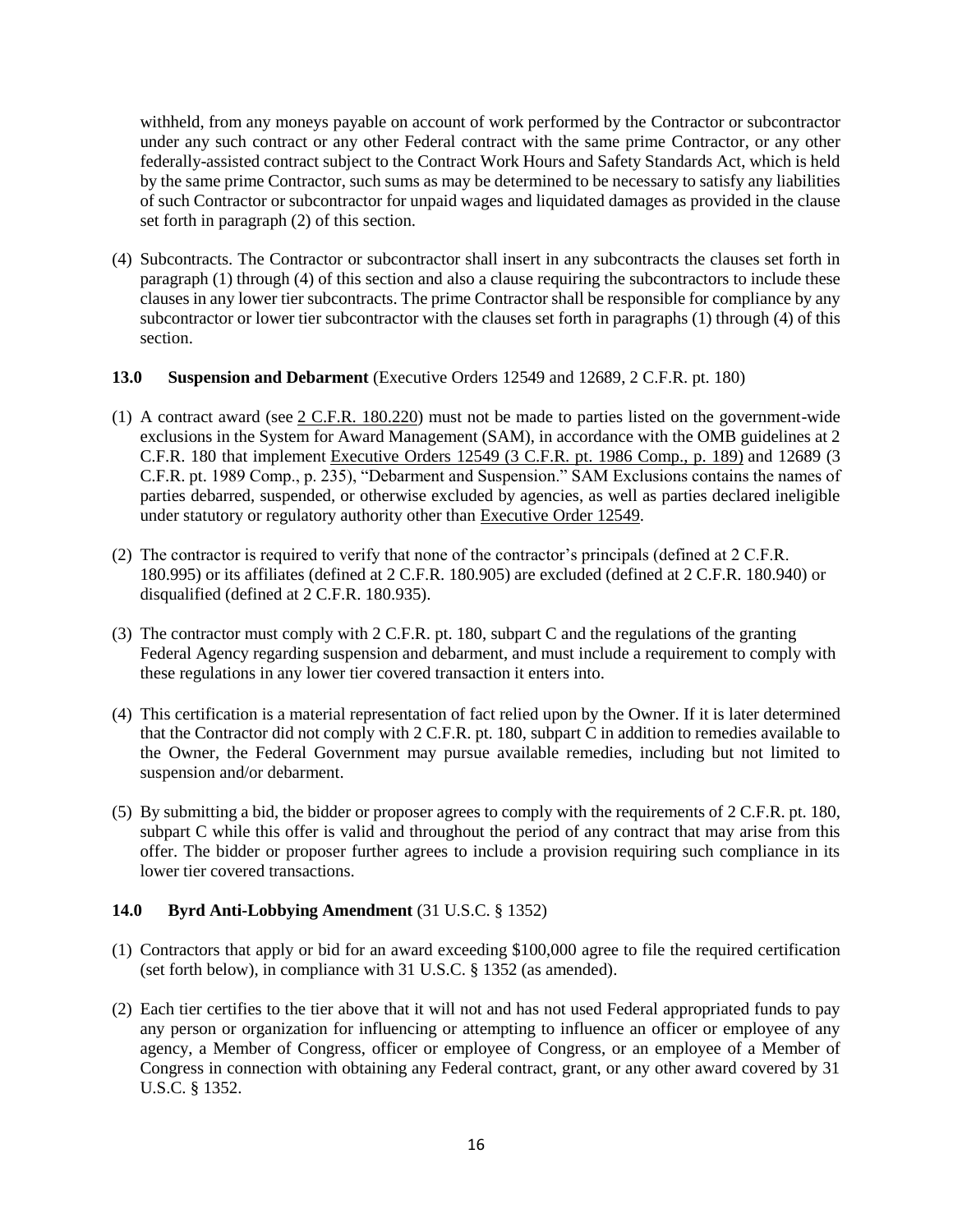(3) Each tier shall also disclose any lobbying with non-Federal funds that takes place in connection with obtaining any Federal award. Such disclosures are forwarded from tier to tier up to the recipient who in turn will forward the certification(s) to the awarding agency.

### CERTIFICATION REGARDING LOBBYING

The Bidder or Offeror certifies by signing and submitting this bid or proposal, to the best of his or her knowledge and belief, that:

(1) No Federal appropriated funds have been paid or will be paid, by or on behalf of the undersigned, to any person for influencing or attempting to influence an officer or employee of an agency, a Member of Congress, an officer or employee of Congress, or an employee of a Member of Congress in connection with the awarding of any Federal contract, the making of any Federal grant, the making of any Federal loan, the entering into of any cooperative agreement, and the extension, continuation, renewal, amendment, or modification of any Federal contract, grant, loan, or cooperative agreement.

(2) If any funds other than Federal appropriated funds have been paid or will be paid to any person for influencing or attempting to influence an officer or employee of any agency, a Member of Congress, an officer or employee of Congress, or an employee of a Member of Congress in connection with this Federal contract, grant, loan, or cooperative agreement, the undersigned shall complete and submit Standard Form– LLL, "Disclosure Form to Report Lobbying," in accordance with its instructions.

(3) The undersigned shall require that the language of this certification be included in the award documents for all subawards at all tiers (including subcontracts, subgrants, and contracts under grants, loans, and cooperative agreements) and that all subrecipients shall certify and disclose accordingly.

This certification is a material representation of fact upon which reliance was placed when this transaction was made or entered into. Submission of this certification is a prerequisite for making or entering into this transaction imposed by [section](https://1.next.westlaw.com/Link/Document/FullText?findType=L&pubNum=1000546&cite=31USCAS1352&originatingDoc=NE02AC7B08B4311D98CF4E0B65F42E6DA&refType=LQ&originationContext=document&transitionType=DocumentItem&ppcid=2627062311734f1299357be642a724e5&contextData=(sc.Document)) 1352, title 31, U.S. Code. Any person who fails to file the required certification shall be subject to a civil penalty of not less than \$10,000 and not more than \$100,000 for each such failure.

#### **15.0 Procurement of Recovered Materials**

The Contractor shall comply with section 6002 of the Solid Waste Disposal Act, as amended by the Resource Conservation and Recovery Act (42 U.S.C. § 6962). The requirements of Section 6002 include procuring only items designated in guidelines of the Environmental Protection Agency (EPA) at 40 CFR part 247 that contain the highest percentage of recovered materials practicable, consistent with maintaining a satisfactory level of competition, where the purchase price of the item exceeds \$10,000 or the value of the quantity acquired during the preceding fiscal year exceeded \$10,000; procuring solid waste management services in a manner that maximizes energy and resource recovery; and establishing an affirmative procurement program for procurement of recovered materials identified in the EPA guidelines.

Information about this requirement, along with the list of EPA designated items, is available at EPA's Comprehensive Procurement Guidelines web site, https://www.epa.gov/smm/comprehensiveprocurement-guideline-cpg-program.

#### **16.0 Fair Labor Standards Act**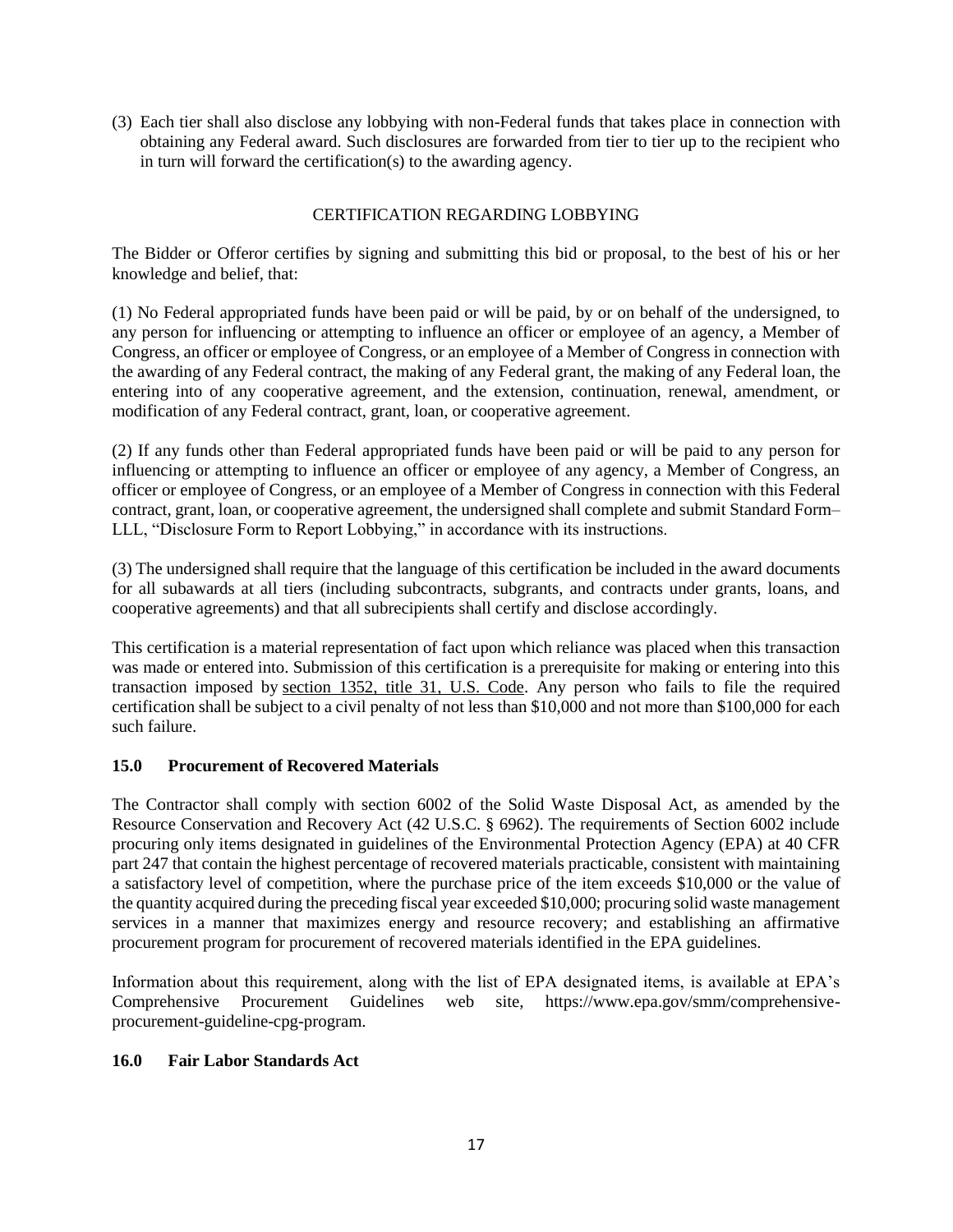All contracts and subcontracts that result from this solicitation incorporate by reference the provisions of 29 C.F.R. pt. 201, the Federal Fair Labor Standards Act (FLSA), with the same force and effect as if given in full text. The FLSA sets minimum wage, overtime pay, recordkeeping, and child labor standards for full and part-time workers. The Contractor has full responsibility to monitor compliance to the referenced statute or regulation. The Contractor must address any claims or disputes that arise from this requirement directly with the U.S. Department of Labor – Wage and Hour Division.

## **17.0 Access to Records and Reports**

The Contractor must maintain an acceptable cost accounting system. The Contractor agrees to provide the Owner, the Federal Agency and the Comptroller General of the United States or any of their duly authorized representatives access to any books, documents, papers and records of the Contractor which are directly pertinent to the specific contract for the purpose of making audit, examination, excerpts and transcriptions. The Contractor agrees to maintain all books, records and reports required under this contract for a period of not less than three years after final payment is made and all pending matters are closed.

## **18.0 Occupational Health and Safety Act**

All contracts and subcontracts that result from this solicitation incorporate by reference the requirements of 29 C.F.R. pt. 1910 with the same force and effect as if given in full text. The employer must provide a work environment that is free from recognized hazards that may cause death or serious physical harm to the employee. The employer retains full responsibility to monitor its compliance and their subcontractor's compliance with the applicable requirements of the Occupational Safety and Health Act of 1970 (20 C.F.R. pt. 1910). The employer must address any claims or disputes that pertain to a referenced requirement directly with the U.S. Department of Labor – Occupational Safety and Health Administration.

### **19.0 Rights to Inventions**

Contracts or agreements that include the performance of experimental, developmental, or research work must provide for the rights of the Federal Government and the Owner in any resulting invention as established by 37 C.F.R. pt. 401, Rights to Inventions Made by Non-profit Organizations and Small Business Firms under Government Grants, Contracts, and Cooperative Agreements. This contract incorporates by reference the patent and inventions rights as specified within 37 C.F.R. 401.14. Contractor must include this requirement in all sub-tier contracts involving experimental, developmental, or research work.

### **20.0 Energy Conservation**

The Contractor agrees to comply with mandatory standards and policies relating to energy efficiency which are contained in the state energy conservation plan issued in compliance with the Energy Policy and Conservation Act (42 U.S.C. § 6201et seq.).

# **21.0 Clean Air Act and Federal Water Pollution Control Act**

- (1) If the amount of the Contract exceeds \$150,000, the Contractor agrees to comply with all applicable standards, orders or regulations issued pursuant to the Clean Air Act, as amended, 42 U.S.C. § 7401 et seq. and the Federal Water Pollution Control Act, as amended, 33 U.S.C. § 1251 et seq.
- (2) The Contractor agrees to report each violation to the Owner, and understands and agrees that the Owner will, in turn, report each violation as required to assure notification to the Federal Agency and the appropriate Environmental Protection Agency Regional Office.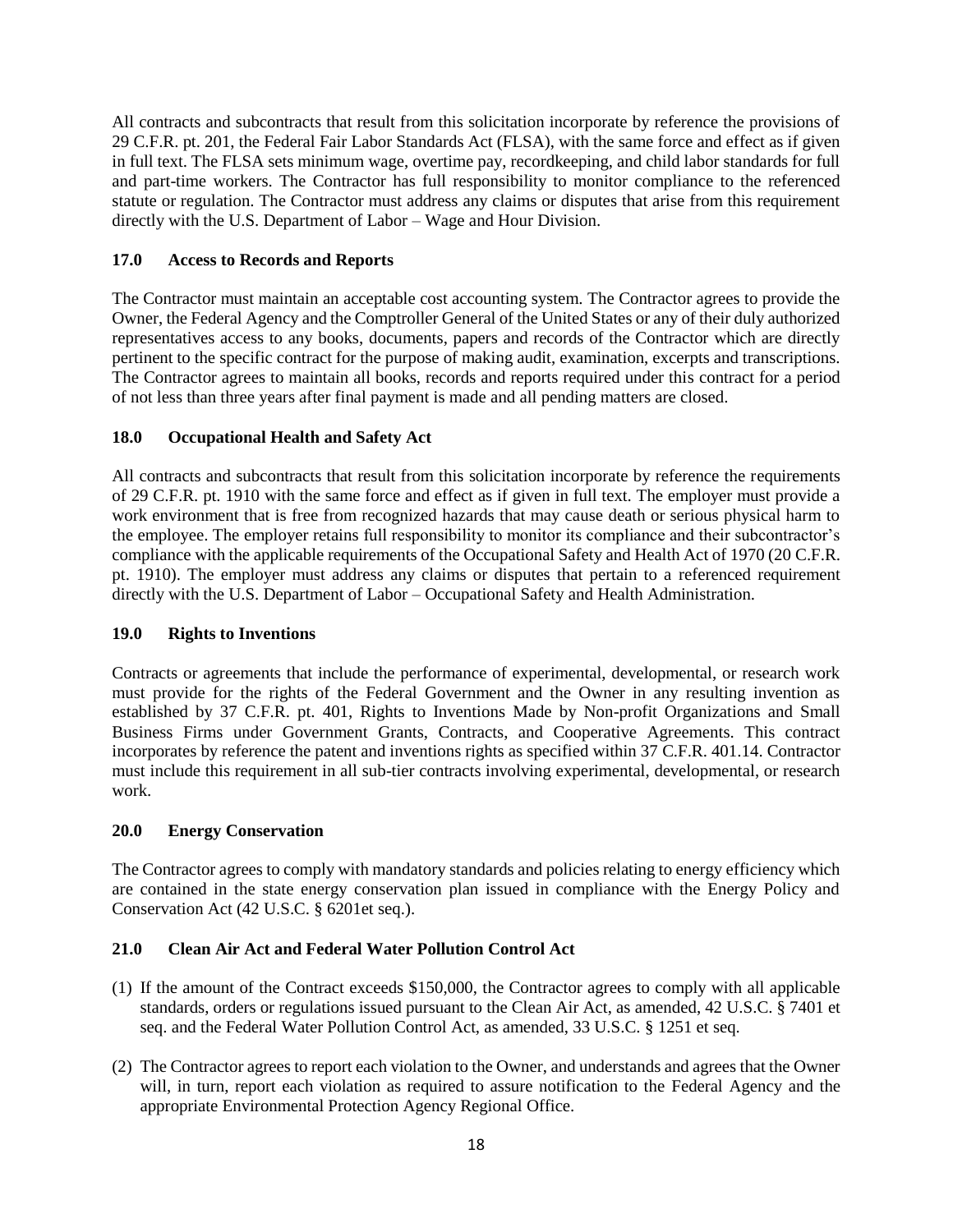(3) The Contractor agrees to include these requirements in each subcontract exceeding \$150,000 financed in whole or in part with Federal assistance.

### **22.0 Contractor Employee Whistleblower Rights and Requirement to Inform Employees of Whistleblower Rights**

- (1) This contract and employees working on this contract will be subject to the whistleblower rights and remedies in the pilot program on contractor employee whistleblower protections established at [41](http://uscode.house.gov/)  [U.S.C. § 4712](http://uscode.house.gov/) by section 828 of the National Defense Authorization Act for Fiscal Year 2013 (Pub. L. 112-239) and FAR [3.908.](https://www.acquisition.gov/sites/default/files/current/far/html/Subpart%203_9.html#wp1081284)
- (2) The Contractor shall inform its employees in writing, in the predominant language of the workforce, of employee whistleblower rights and protections under [41 U.S.C.](http://uscode.house.gov/) § 4712, as described in section [3.908](https://www.acquisition.gov/sites/default/files/current/far/html/Subpart%203_9.html#wp1081284) of the Federal Acquisition Regulation.
- (3) The Contractor shall insert the substance of this clause, including this paragraph (c), in all subcontracts over the simplified acquisition threshold.

### **23.0 Veteran's Preference**

In the employment of labor (excluding executive, administrative, and supervisory positions), the Contractor and all sub-tier contractors must give preference to covered veterans as defined within Title 49 United States Code Section 47112. Covered veterans include Vietnam-era veterans, Persian Gulf veterans, Afghanistan-Iraq war veterans, disabled veterans, and small business concerns (as defined by 15 U.S.C. § 632) owned and controlled by disabled veterans. This preference only applies when there are covered veterans readily available and qualified to perform the work to which the employment relates.

#### **24.0 Drug Free Workplace Act**

The Contractor shall provide a drug free workplace in accordance with the Drug Free Workplace Act of 1988, 41 U.S.C. Chapter 81, and all applicable regulations. The Contractor shall report any conviction of the Contractor's personnel under a criminal drug statute for violations occurring on the Contractor's premises or off the Contractor's premises while conducting official business. A report of a conviction shall be made to the state agency within five (5) working days after the conviction.

#### **25.0 Access Requirements for Persons with Disabilities**

Contractor shall comply with 49 U.S.C. § 5301(d), stating Federal policy that the elderly and persons with disabilities have the same rights as other persons to use mass transportation services and facilities and that special efforts shall be made in planning and designing those services and facilities to implement that policy. Contractor shall also comply with all applicable requirements of Sec. 504 of the Rehabilitation Act (1973), as amended, 29 U.S.C. § 794, which prohibits discrimination on the basis of handicaps, and the Americans with Disabilities Act of 1990 (ADA), as amended, 42 U.S.C. § 12101 et seq., which requires that accessible facilities and services be made available to persons with disabilities, including any subsequent amendments thereto.

#### **26.0 Seismic Safety**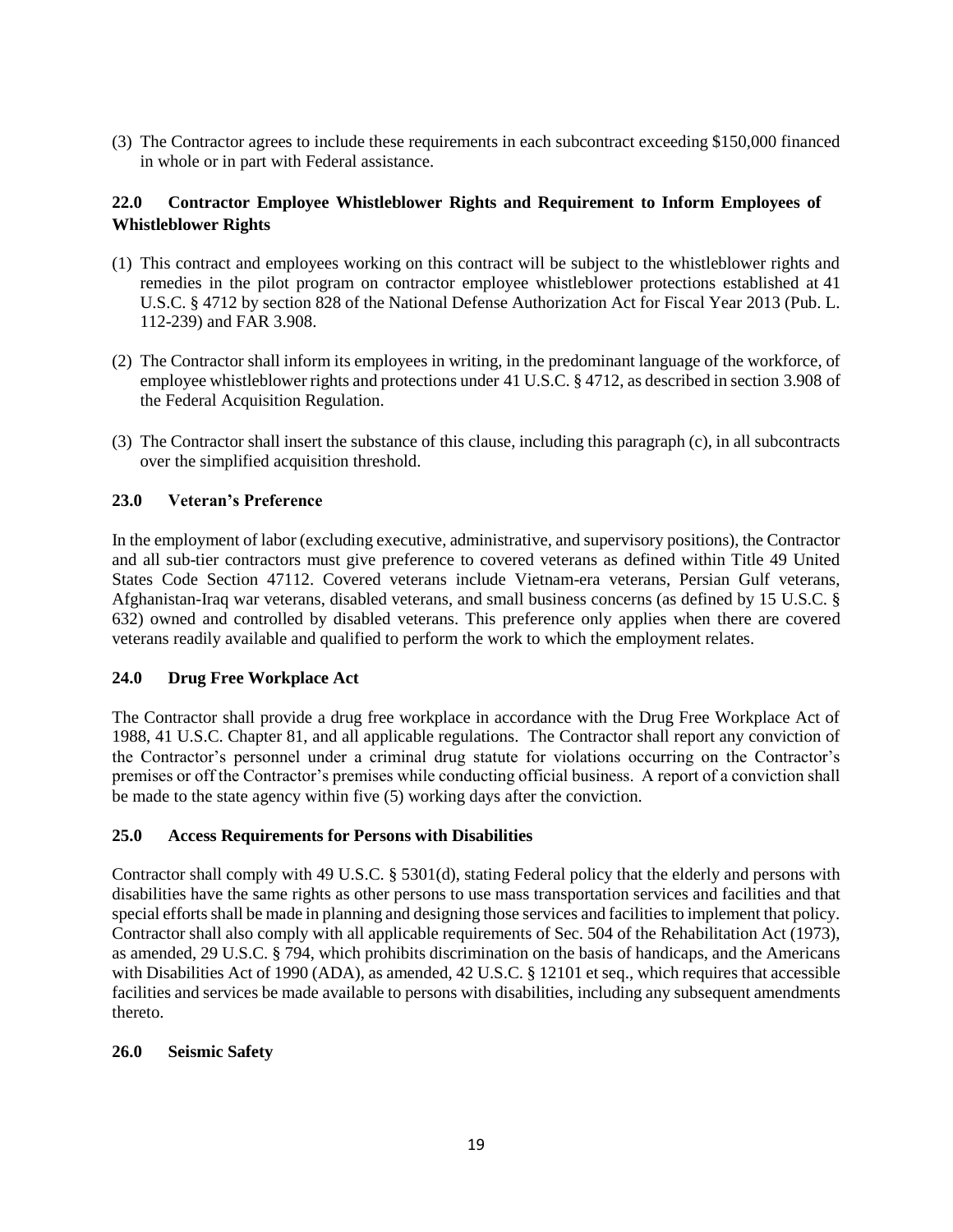The Contractor agrees to ensure that all work performed under this contract, including work performed by subcontractors, conforms to a building code standard that provides a level of seismic safety substantially equivalent to standards established by the National Earthquake Hazards Reduction Guidelines for Contract Provisions for Obligated Sponsors and Airport Improvement Program Projects Issued on June 19, 2018 Page 61 Program (NEHRP). Local building codes that model their code after the current version of the International Building Code (IBC) meet the NEHRP equivalency level for seismic safety.

### **27.0 Domestic Preference for Procurements**

As appropriate and to the extent consistent with law, the Contractor should, to the greatest extent practicable, provide a preference for the purchase, acquisition, or use of goods, products, or materials produced in the United States (including but not limited to iron, aluminum, steel, cement, and other manufactured products). The requirements of this section must be included in all subawards including all contracts and purchase orders for work or products under this contract. For purposes of this section:

(1) "Produced in the United States" means, for iron and steel products, that all manufacturing processes, from the initial melting stage through the application of coatings, occurred in the United States.

(2) "Manufactured products" means items and construction materials composed in whole or in part of nonferrous metals such as aluminum; plastics and polymer-based products such as polyvinyl chloride pipe; aggregates such as concrete; glass, including optical fiber; and lumber.

#### **28.0 Prohibition on Certain Telecommunication and Video Surveillances Services or Equipment**  (Pub. L. 115-232, Section 889)

Section 889(b) of the John S. McCain National Defense Authorization Act for Fiscal Year 2019, Pub. L. No. 115-232, and 2 C.F.R. § 200.216 prohibit the head of a Federal executive agency and recipients or subrecipients of funds from such agencies from obligating or expending grant, cooperative agreement, loan, or loan guarantee funds on certain telecommunications products or from certain entities for national security reasons. Pursuant to such provisions, the Contractor understands and agrees that the Contractor and its subcontractors shall not obligate or expend loan or grant funds from the Federal Agency under this Contract to:

(1) Procure or obtain;

(2) Extend or renew a contract to procure or obtain; or

(3) Enter into a contract (or extend or renew a contract) to procure or obtain equipment, services, or systems that uses covered telecommunications equipment or services as a substantial or essential component of any system, or as critical technology as part of any system. As described in Public Law [115–232,](https://1.next.westlaw.com/Link/Document/FullText?findType=l&pubNum=1077005&cite=UUID(I8268A4F099-B011E8B2A4A-B44E977C29C)&originatingDoc=N455EC040DD6E11EAA43FA59EB630F6E1&refType=SL&originationContext=document&transitionType=DocumentItem&ppcid=a8389e6cd43943e7bbb040be59a3b9b9&contextData=(sc.Keycite)) section 889, covered telecommunications equipment is telecommunications equipment produced by Huawei Technologies Company or ZTE Corporation (or any subsidiary or affiliate of such entities).

(i) For the purpose of public safety, security of government facilities, physical security surveillance of critical infrastructure, and other national security purposes, video surveillance and telecommunications equipment produced by Hytera Communications Corporation, Hangzhou Hikvision Digital Technology Company, or Dahua Technology Company (or any subsidiary or affiliate of such entities).

(ii) Telecommunications or video surveillance services provided by such entities or using such equipment.